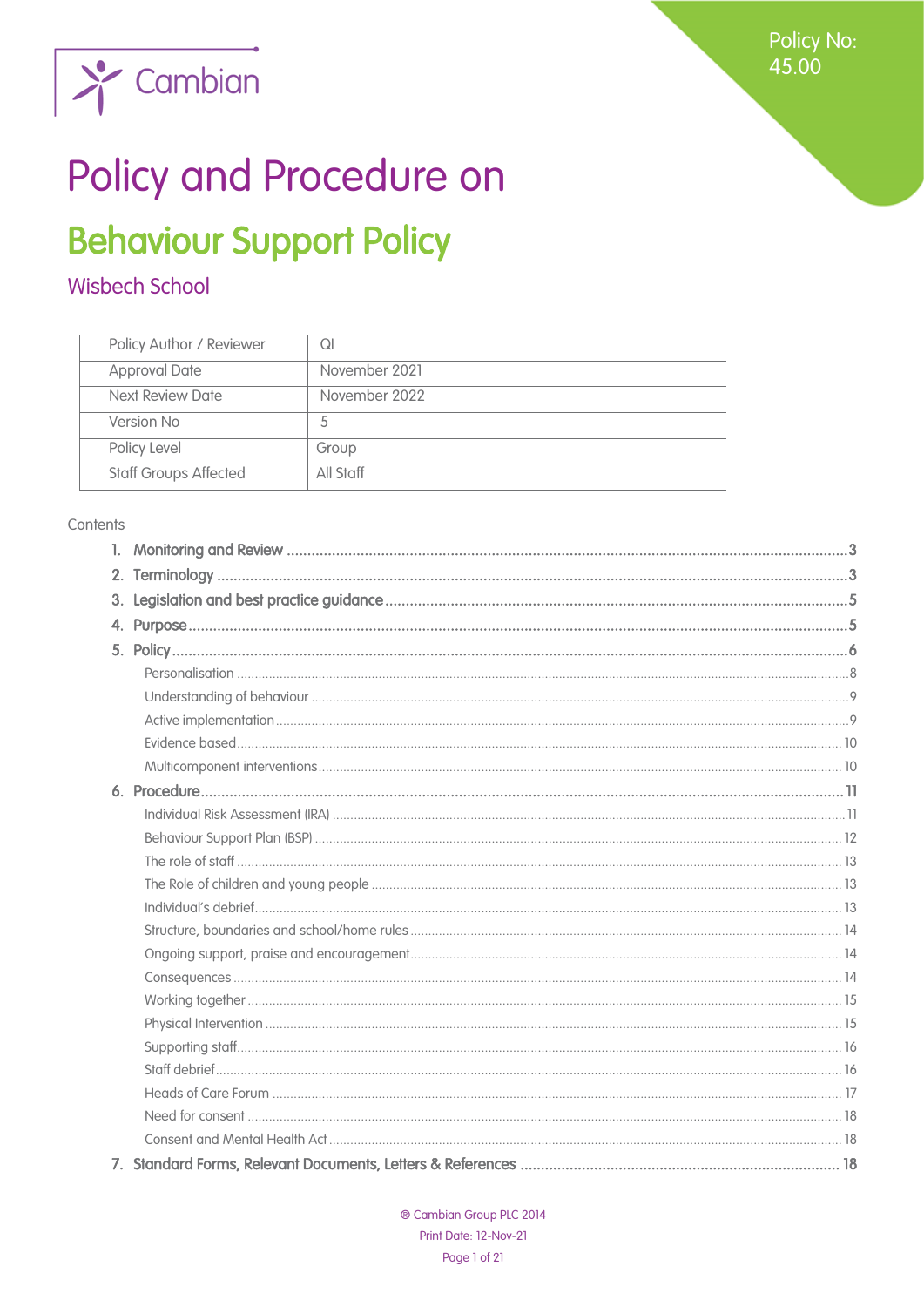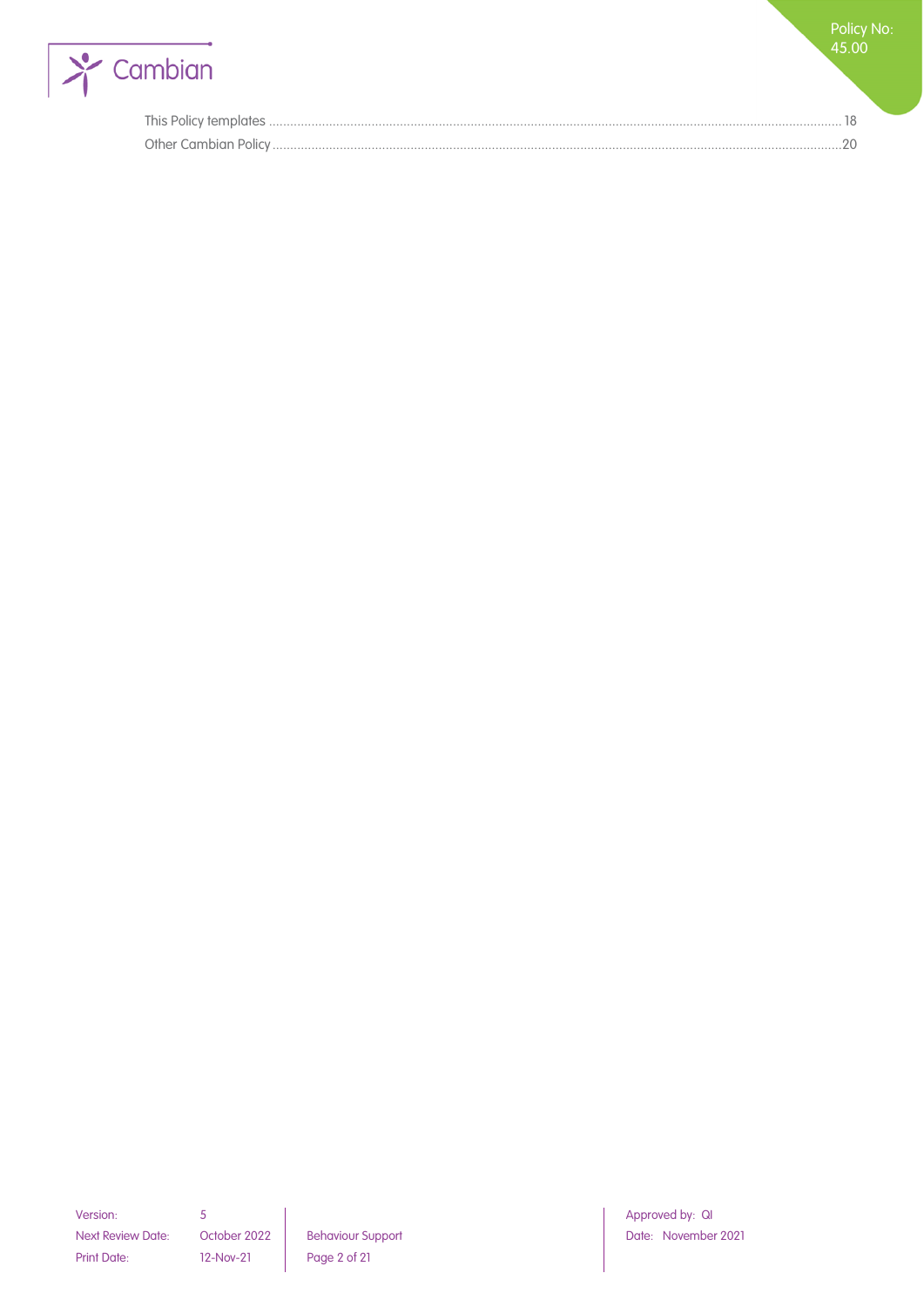

## <span id="page-2-0"></span>1. Monitoring and Review

The Proprietor will undertake a formal review of this policy for the purpose of monitoring and of the efficiency with which the related duties have been discharged, by no later than one year from the date of approval shown above, or earlier if significant changes to the systems and arrangements take place, or if legislation, regulatory requirements or best practice guidelines so require.

Policy No: 45.00

1.2. The local content of this document and supporting procedures will be subject to continuous monitoring, refinement and audit by the Head of Service.

Signed:

Superfield

Andrew Sutherland

Representative, Proprietor- Cambian Group Headteacher

 $C$   $\int$  and

Clare Gammons

November 2021

<span id="page-2-1"></span>July 2021

## 2. Terminology

2.1. Our aim is to use consistent terminology throughout this policy and all supporting documentation as follows:

| 'Establishment' or 'Location | This is a generic term which means the Children's<br>Home/school/college. Wisbech School is a SMEH School.                                                                                              |
|------------------------------|---------------------------------------------------------------------------------------------------------------------------------------------------------------------------------------------------------|
| <b>Individual</b>            | This means any child or young person under the age of 18 or<br>young adult between the ages of 18 and 25. At Wisbech School<br>we have children attending between the ages of 7 and 17.                 |
| Service Head                 | This is the senior person with overall responsibility for the school.<br>At Wisbech School this is the Headteacher who is Clare<br>Gammons.                                                             |
| <b>Key Worker</b>            | Members of staff that have special responsibility for Individuals<br>residing at or attending the Establishment.                                                                                        |
| Parent, Carer, Guardian      | means parent or person with Parental Responsibility                                                                                                                                                     |
| <b>Regulatory Authority</b>  | Regulatory Authority is the generic term used in this policy to<br>describe the independent regulatory body responsible for<br>inspecting and regulating services. At Wisbech School this is<br>Ofsted. |
| <b>Social Worker</b>         | This means the worker allocated to the child/family. If there is no<br>allocated worker, the Duty Social Worker or Team Manager is<br>responsible.                                                      |

Version: 5 Approved by: QI Approved by: QI Approved by: QI Approved by: QI Approved by: QI Next Review Date: October 2022 Behaviour Support Next Review Date: November 2021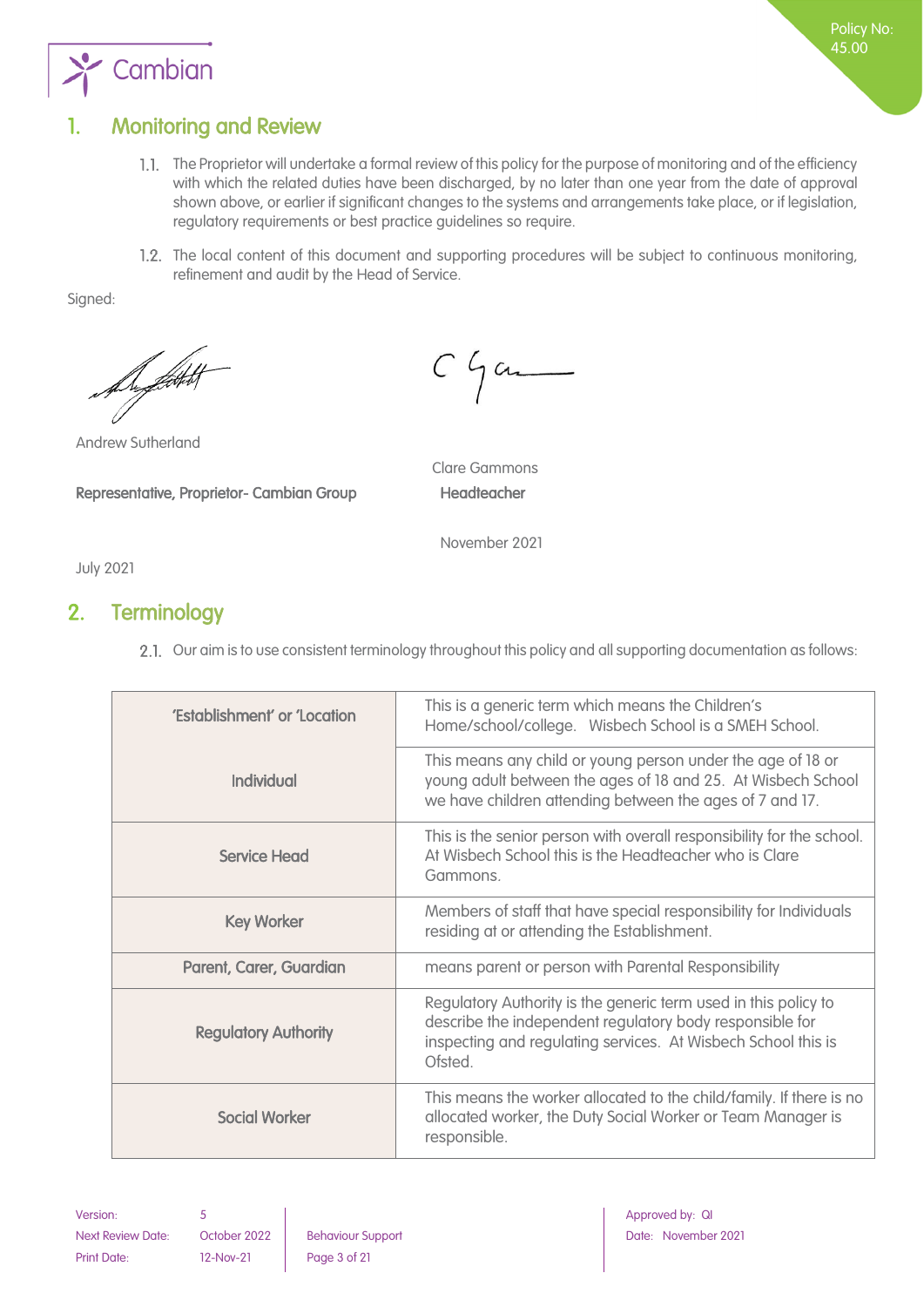

| <b>Placing Authority</b> | Placing Authority means the local authority/agency responsible<br>for placing the child or commissioning the service |  |
|--------------------------|----------------------------------------------------------------------------------------------------------------------|--|
|                          |                                                                                                                      |  |
| <b>Staff</b>             | Means full or part-time employees of Cambian, agency workers,<br>bank workers, contract workers and volunteers.      |  |
| <b>CambianKPI</b>        | This is the online in-house information system which holds data<br>for each site on quality measures.                |  |

Next Review Date: October 2022 Behaviour Support Next Review Date: November 2021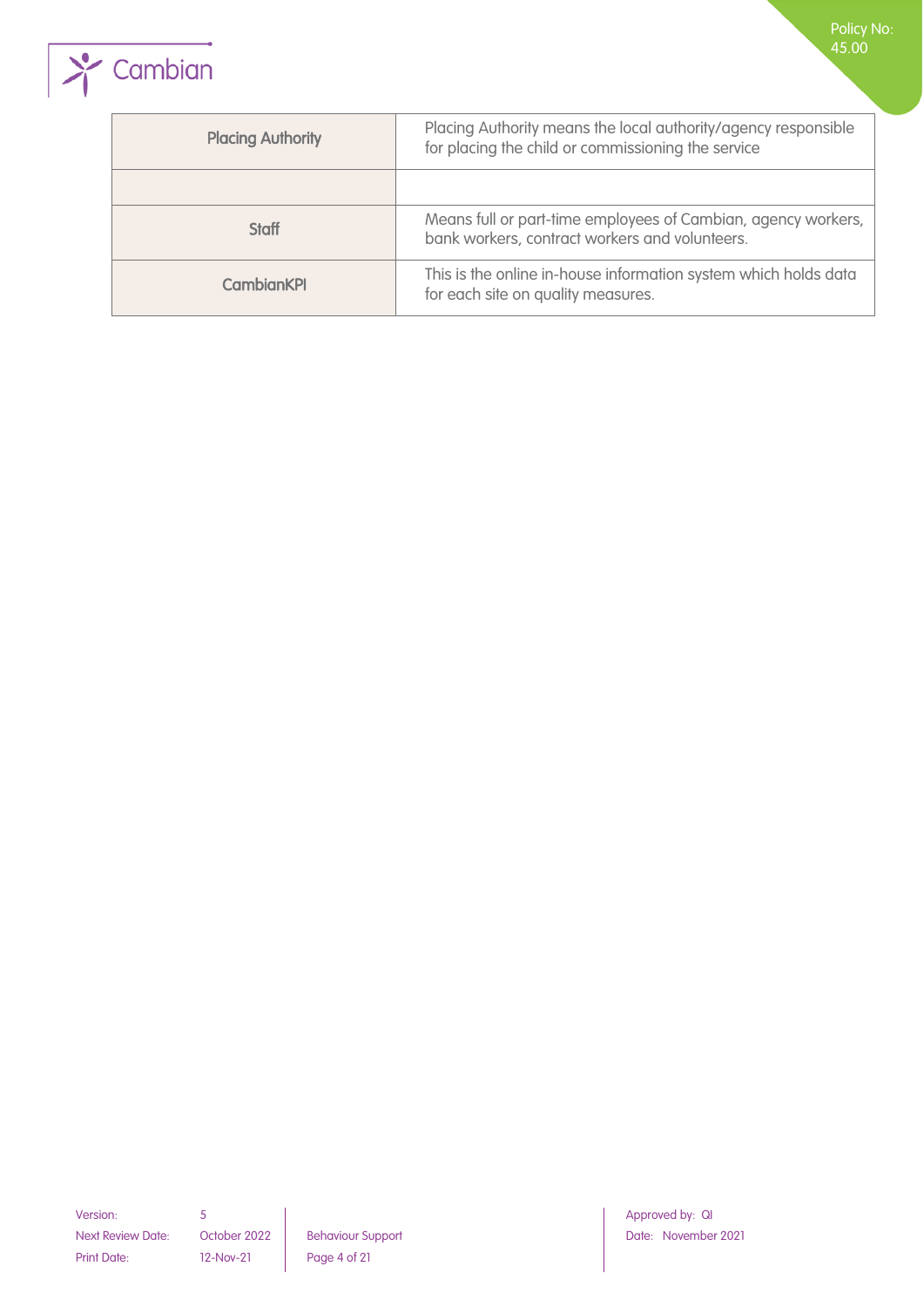## $\sum_{i=1}^{\infty}$  Cambian

## <span id="page-4-0"></span>3. Legislation and best practice guidance

- 3.1. The Education (Independent School standards) Regulations 2014
- 3.2. Children Act 1989
- 3.3. Human Rights Act 1998
- United Nations Convention on the Rights of the Child (Ratified 1991)
- 3.5. Education and Inspections Act 2006
- 3.6. Health and Safety at Work Act 1974
- 3.7. National Minimum Standards (RSS) 2015
- 3.8. Violent Crime Reduction Act 2006
- Children's Homes (England) Regulations 2015
- 3.10. Health and Social Care Act 2008, Regulations 2014
- 3.11. Equality Act 2010
- 3.12. Regulation and Inspection of Social Care (Wales) Act 2016
- 3.13. Care Standards Act 2000
- DE&S/DoH Guidance for Restrictive Physical Interventions. How to provide safe services for people with Learning Disabilities and Autistic Spectrum Disorder 2002
- DoH Guidance on Permissible Forms of Control in Children's Residential Care 1993
- DfE Use of Reasonable Force. Advice for Head Teachers, staff and governing bodies July 2013
- 3.17. DfE Behaviour and discipline in Schools 2014
- BILD Code of Practice for the use and reduction of restrictive physical interventions (third edition) 2010
- 3.19. Ofsted Below the radar: low-level disruption in the country's classrooms September 2014
- Behaviour and discipline in schools, Advice for Head Teachers and school staff February 2014
- Preventing and Tackling Bullying Advice for Head Teachers, staff and Governing Bodies' July 2017
- Reducing the Need for Restraint and Restrictive Intervention Children and young people with learning disabilities, autistic spectrum conditions and mental health difficulties in health and social care services and special education settings Published: 27 June 2019
- [https://www.crisisprevention.com/en-gb/Specialties/MAPA-Management-of-Actual-or-Potential-](https://www.crisisprevention.com/en-gb/Specialties/MAPA-Management-of-Actual-or-Potential-Aggression)**[Aggression](https://www.crisisprevention.com/en-gb/Specialties/MAPA-Management-of-Actual-or-Potential-Aggression)**
- [https://www.cqc.org.uk/sites/default/files/20180705\\_900824\\_briefguide](https://www.cqc.org.uk/sites/default/files/20180705_900824_briefguide-positive_behaviour_support_for_people_with_behaviours_that_challenge_v4.pdf)[positive\\_behaviour\\_support\\_for\\_people\\_with\\_behaviours\\_that\\_challenge\\_v4.pdf](https://www.cqc.org.uk/sites/default/files/20180705_900824_briefguide-positive_behaviour_support_for_people_with_behaviours_that_challenge_v4.pdf)

## <span id="page-4-1"></span>4. Purpose

4.1. The implementation of this policy is the responsibility of all staff. The monitoring and review of behaviours is the responsibility of the Head of Service/Registered Manager/Senior Behaviour Lead in collaboration with the site's senior management team.

| Version:                 |              |                          |
|--------------------------|--------------|--------------------------|
| <b>Next Review Date:</b> | October 2022 | <b>Behaviour Support</b> |
| Print Date:              | $12-Nov-21$  | Page 5 of 21             |

Approved by: QI Date: November 2021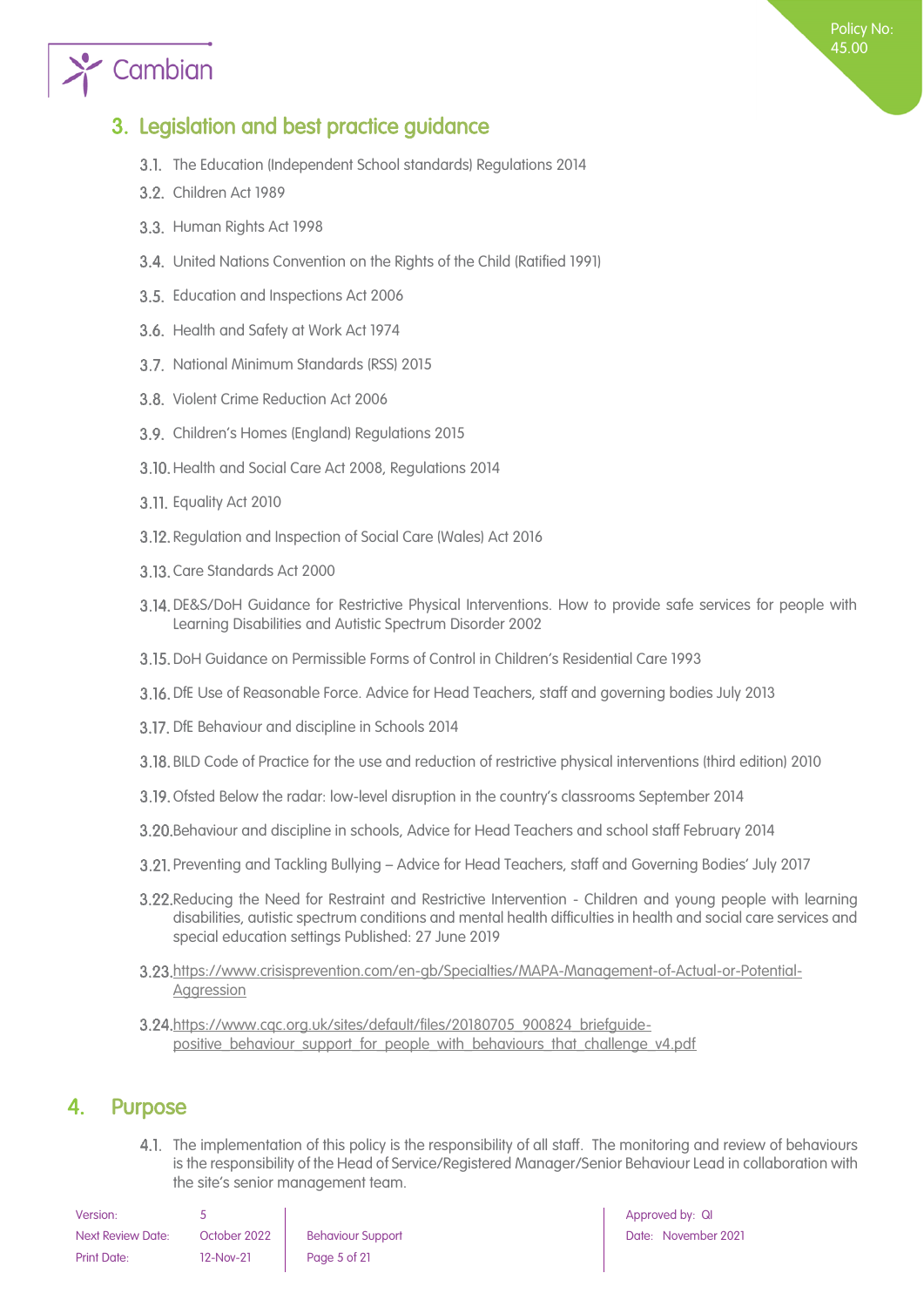

- The overall aim of the Behaviour Support policy is to reduce restrictive practices and improve the quality of a child's/young person's life and that of the people around them and to ensure that all children and young people within our services who may have some difficulties with social understanding, social communication, flexibility of thinking and/or sensory issues and also other behaviours of concern which for example might be linked to trauma, are safeguarded at all times and that they have the rights and means to live and learn in a safe and inclusive environment regardless of the difficulty they experience.
- All staff are expected to promote the social, physical and emotional well-being of all of the children and young people within our services. We aim for every Individual to feel valued and respected, and to be treated fairly.
- Effective behaviour support helps children and young people lead a meaningful life and learn new skills without unnecessary restrictions.
- 4.6. With the right approach to behaviour support delivered in a person-centred way, we believe we can reduce the likelihood and impact of behaviour of concern.
- 4.7. To maintain the safety of the individuals, the staff working with them, others and the environment.
- 4.8. To promote the use of effective non-aversive intervention strategies.
- 4.9. To support and encourage best practice and reduce the need for physical intervention to be used.
- 4.10. To ensure all locations comply with all the relevant current legislation and other national standards which govern this area of our work.

### <span id="page-5-0"></span>5. Policy

- Experiencing neurodiversity such as autism can sometimes mean enduring a series of traumatic events, starting from a young age. For some, those events may add up to severe and persistent post-traumatic stress disorder (PTSD). Given various difficulties, and the communication challenges children often experience, their PTSD can be particularly difficult to recognise and resolve.
- 5.2. How a child/young person communicates through behaviour might be difficult for those around them to understand. This is especially true for neuro-diverse children and young people, or where a child with autism may have also experienced trauma. This understanding is critical in the development of the strategies deployed to support the child/young person. Some of the children and young people may display behaviour of concern as a response to a complex pattern of needs, frustrations as a result of their learning difficulty or because of associated conditions. Those problems might be compounded by their additional difficulties including mental health, social deprivation or complex medical conditions.
- 5.3. A child or young person may present some specific, and at times, additional behaviors which may be a result of trauma. Trauma occurs when a child experiences an intense event that threatens or causes harm to his or her emotional and physical well-being. Some events are more likely to be traumatic than others and children can have very different responses to the same event. When a child/young person experiences trauma, it can affect their daily lives and their ability to get along with others.
- Abuse, sexual assault, violence, natural disasters and wartime combat are all common causes of PTSD in the general population. Among neuro-diverse children/young people, everyday events can be experienced as traumatic e.g. fire alarms, the loss of a family pet, having to live without the family e.g. in a residential home / residential school, daily expectations including having to follow an education program/timetable, changes to expected routines or even a stranger's offhand comment can also be destabilizing. Neurodiverse children and young people with autism can also be traumatized by others' behavior towards them, even when there is no threat perceived by others.
- 5.5. All staff working with our children and young people must always be willing to look past challenges presented by a child/young person's diagnoses if they are to provide a truly holistic approach to support.

| Version:                 |              |                          |
|--------------------------|--------------|--------------------------|
| <b>Next Review Date:</b> | October 2022 | <b>Behaviour Support</b> |
| Print Date:              | 12-Nov-21    | Page 6 of 21             |

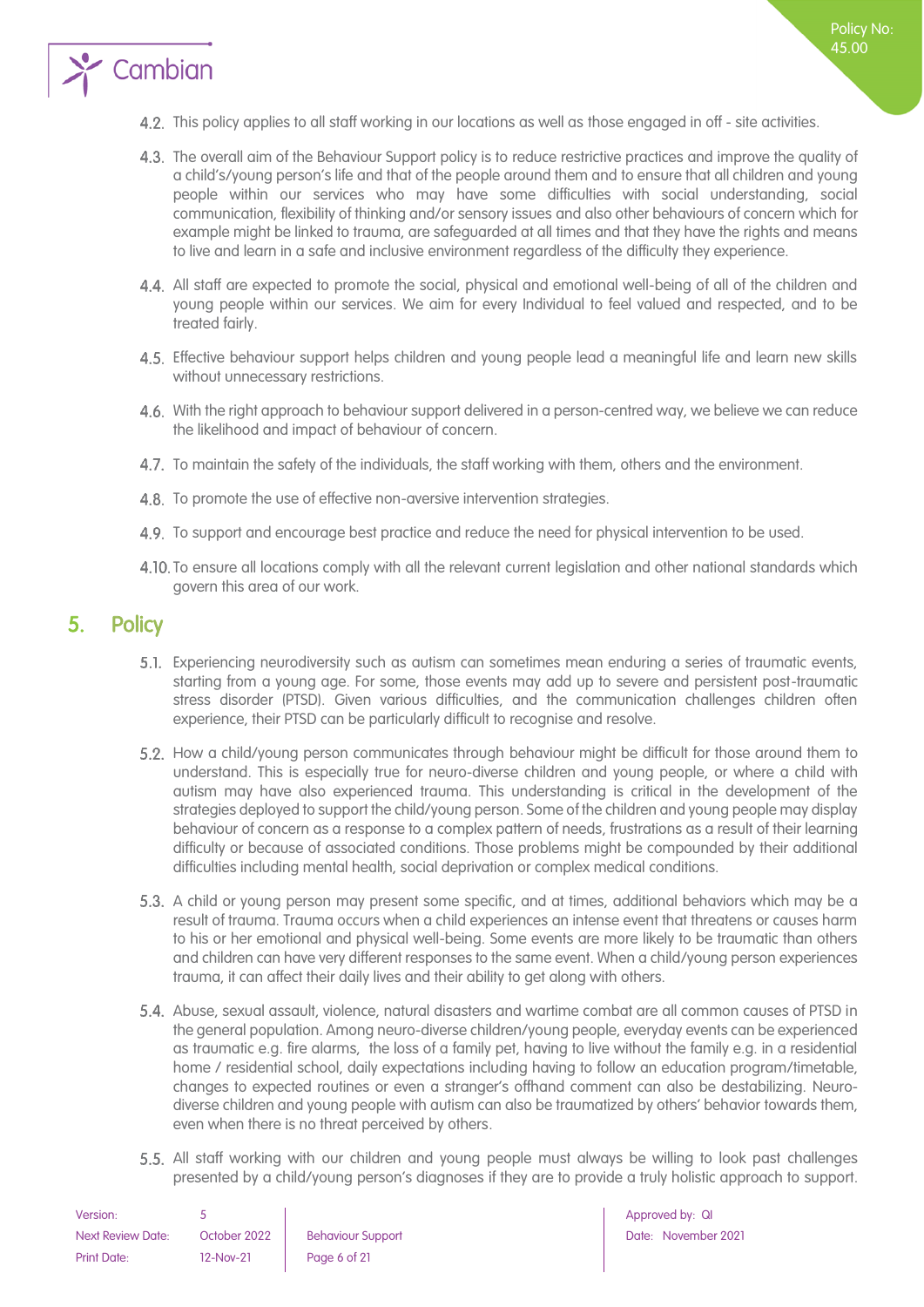

However, staff having the understanding of a particular diagnosis, may help them consider critical areas when identifying the appropriate strategies to support that child/young person. This is most effectively achieved, where possible, when done alongside and involving, the child/young person as an agents of change in their own life.

- 5.6. Owing to their complex needs, children and young people sometimes behave in ways that others can experience as challenging or don't fully understand. On some occasions, these expressions may be perceived as dangerous and have the potential to result in harm to the person displaying the behaviour, their peers, those working alongside them or the public. On other occasions the behaviour may constitute partial or even complete withdrawal, ongoing sadness and lack of engagement in education or other activities within the home or outside the provision.
- 5.7. This policy provides guidance for staff to be able to effectively support a child/young person when they are displaying behaviour of a concern, including:
	- Anxiety, fear or panic attacks
	- Too much or too little sleep
	- Loss of appetite or overeating
	- Unexplained irritability or anger
	- Difficulty focusing on projects and school/college work
	- difficulty maintaining conversation
	- Difficulty generating ideas or solving problems
	- showing obsessive or pervasive worry
	- Denial (potentially as the result of toxic shame) and confusion
	- **Sadness**
	- Poor concentration
	- Survival instinct lie, steal, seek shelter, food
	- Physical or verbal aggression
	- Self-injury
	- Property destruction
	- Disinhibited and impulsive behaviour
	- Hyper sexuality
	- Difficulty developing healthy relationships Impulsivity
- This list is not exhaustive and there might be other behaviour(s) which is equally critical but not listed above. When forming an assessment for developing strategies for positive behaviour support, consideration needs to be given to the baseline assessment of behaviour and also to the shared knowledge and understanding of each child/young person, including changes to regular, known behaviour.
- 5.9. Our approach to behaviour support within Cambian is based upon the overriding principle that all behaviour is a form of communication. The communication can be as the result of an unmet need or frustration as a result of not being understood by others. Pre-empting needs and improving methods of communication may be helpful in reducing or at times even stopping behavior of concern. However, there

| Version:                 |              |                          |
|--------------------------|--------------|--------------------------|
| <b>Next Review Date:</b> | October 2022 | <b>Behaviour Support</b> |
| <b>Print Date:</b>       | 12-Nov-21    | Page 7 of 21             |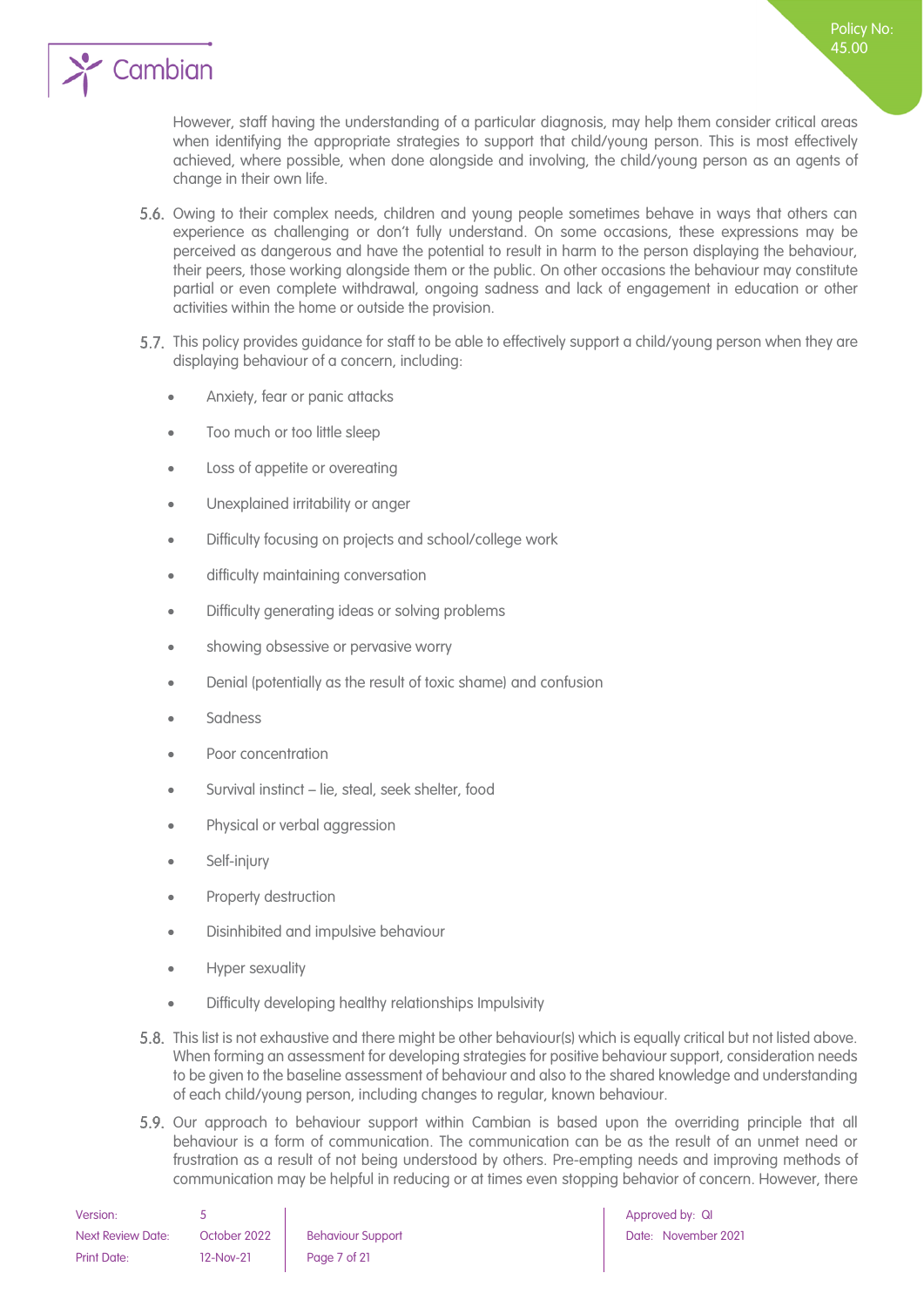

are also other factors in the overall development of a child/young person which are equally critical, and which may directly contribute to the reduction of behavior of concern.

5.10. Therefore, as an organisation we aim to:

- Value each other and develop mutual respect,
- Provide environments that are mindful of sensory needs, i.e. tidy, uncluttered and clean environments,
- Develop and maintain an environment where children and young people feel safe and secure and which supports everyday learning,
- Maintain an environment where children and young people feel there is unconditional positive regard and acceptance of them for who they are and also one, where they feel being actively listened to,
- Create an environment with plenty of optimism and appropriate level of tolerance, but also high expectations,
- Provide relentless focus and commitment to positive relationship building and atunment regardless of the time involved and number of attempts already made,
- Create an environment where all children and young people understand the need for effective communication, including being able to say 'no' when they need to, helping development and maintenance of positive relationships between children/young people and adults,
- Maintain an environment where children and young people can learn about themselves and their rights and responsibilities,
- Creating an environment where children and young people develop a sense of personal autonomy. Where staff facilitate decision making processes so each child and young person can learn about risks involved and benefits of their decisions.,
- Create a moral foundation for children and young people where skills of self-control and self-discipline are developed and they are able to take responsibility for their actions and learn how to look after themselves in the future,
- Equip children and young people with skills for life so they can make informed decision and understand the natural consequences,
- Ensure Leadership Teams will focus on continuous improvement having children's/young people's needs at heart of all they do,
- Ensure there are opportunities for parents and carers to play an active part in their child's/young person life.
- 5.11. In order to help improve the quality of each child/young person life and the quality of life for those around them Cambian recognises the 5 signs of Positive Behaviour Support (PBS) identified by BILD®:

#### <span id="page-7-0"></span>Personalisation

- Behaviour support will be individualised i.e. based on a comprehensive multi-disciplinary assessment of the abilities and needs of the individual in our care. The support provided for children's / young people's behaviour will always require personalised approaches. These will help to:
	- Reduce anxiety
	- Enhance motivation, confidence and self esteem
	- Improve concentration and reduce distractions
	- Facilitate independence
- 5.13. As far as it is practically possible, children and young people should be involved in determining their support, education and care needs alongside other people in their lives. They should be able to participate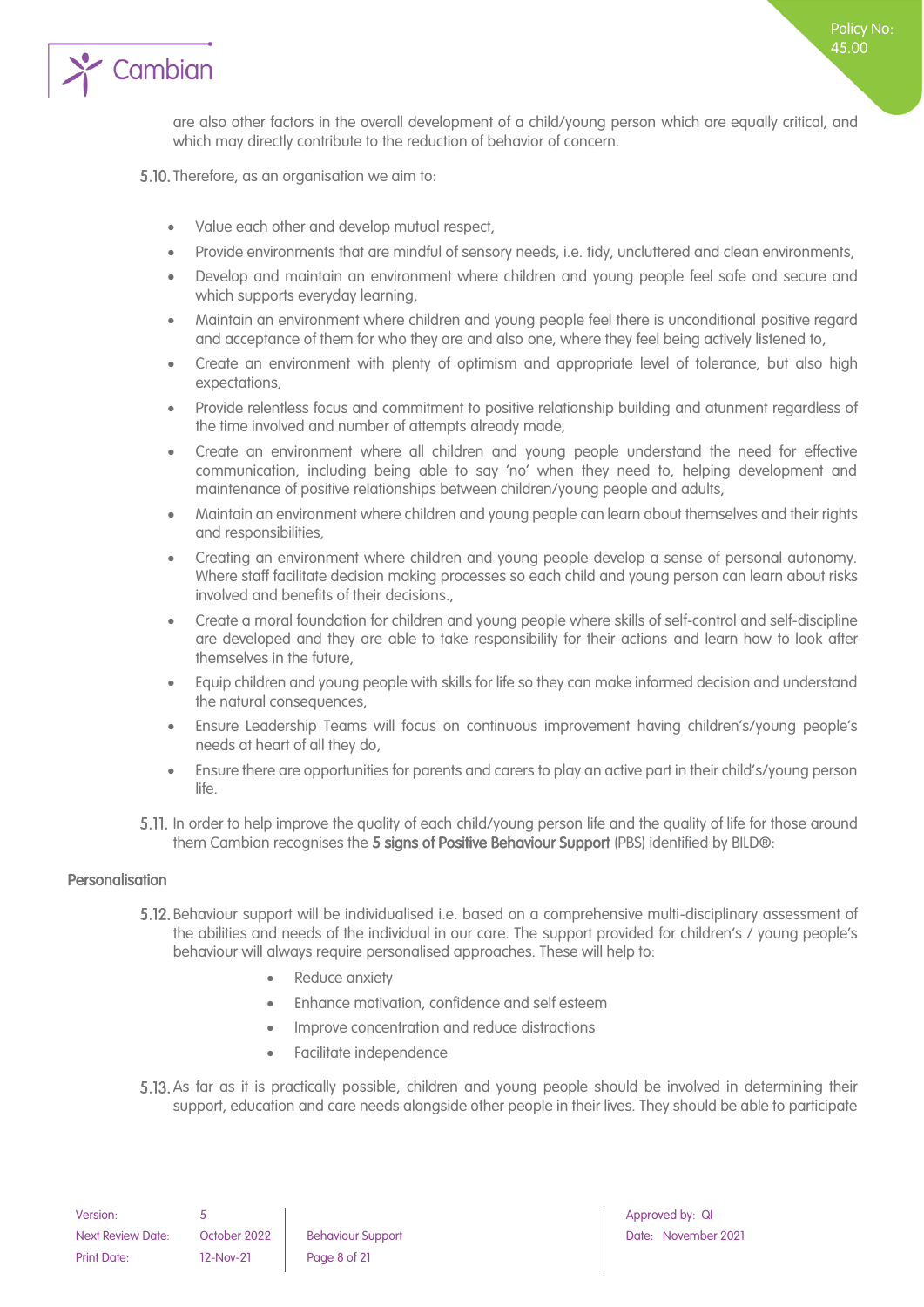

in the decision-making processes. This should include taking part in the reviews and planning of their behaviour support plans.

#### <span id="page-8-0"></span>Understanding of behaviour

- 5.14. Multi-Disciplinary Team assessments should be used to develop our understanding of the function of any presenting challenging behaviour. Individual Risk Assessments (IRA) and Behaviour Support Plans (BSP) are developed in conjunction with relevant key people around the child/young person including: care and support staff, education staff, managers, clinicians. From there, a detailed and robust strategic document is developed, which will support staff to have a deep understanding of the needs of the individual. Strategies are discussed with the staff who have a good knowledge of each child/young person.
- 5.15. A clear approach to managing and supporting children and young people with behaviour of concern is embedded in all our services. This may include an assessment and intervention framework (such as functional analysis) that sees behaviour as having meaning, which is multi-faceted and supports the positive change through the understanding of behaviour.

#### <span id="page-8-1"></span>Active implementation

- All children and young people in all Cambian locations have Individual Risk Assessment and Behaviour Support Plan.
- 5.17. It is the responsibility of the Head of Service/Registered Manager to ensure that:
	- All children and young people have a current Individual Risk Assessment and up to date Behaviour Support Plan, designed to reduce risks associated with the behaviours of concern.
	- The Behaviour Support Plan is reviewed every 3 months as a minimum and also following incidents, where known behaviour support strategies didn't fully work or where new behaviour occurred which requires specific approaches to be used,
	- Where appropriate, the child/young person has read and understands their Behaviour Support Plan and is encouraged to participate and contribute to the planning process,
	- The Behaviour support Plan is shared with parents/guardians, relevant authorities.

5.18. A Behaviour Support Plan includes information about:

- Pre-emptive action taken to reduce known triggers (i.e. plan for change, support following family contact, support in particular subjects or in relation to significant dates/anniversaries etc.)
- How the environment needs to be managed to support the child/young person (i.e. demonstrates an understanding of impact of the environment on the sensory needs of the child/young person and seeks to minimise these),
- The skills and strategies the person needs to be taught to enable them to communicate in a more positive, socially acceptable way,
- Strategies for supporting socially unacceptable behaviour when it occurs including proactive, active and reactive phases,
- Any positive motivators/incentives/rewards to be used and any actions which should be avoided during a particular phase,
- Areas to be considered and relevant strategies to be used in order to prevent potential relapse into crisis behaviours.
- Each Behaviour Support Plan also outlines individualised reactive strategies that effectively support the individual when they are unable to regulate their behaviour.. It is expected that most of the reactive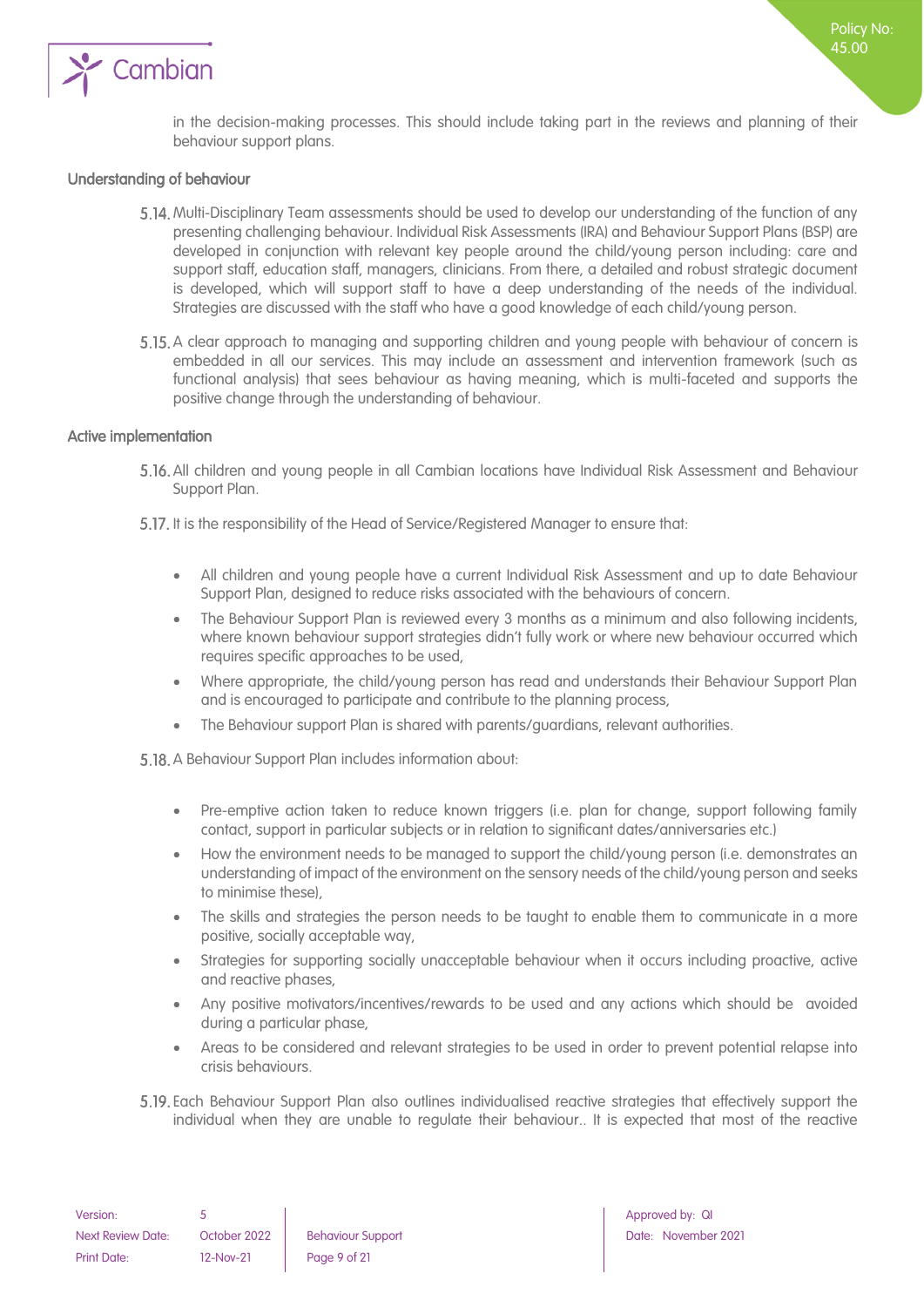

strategies would address the function of the presenting behaviour and would only include restrictive physical intervention as a last resort.

- Behaviour Support Plans will be reviewed and revised, by structured and objective monitoring of incident and restraint reports, recognising the child/young person's progress in replacing unwanted behaviours with more positive alternatives, and improving quality of life.
- 5.21. A culture of collaborative practice must exist to ensure that we adopt a true multi-disciplinary approach.
- 5.22. Regular training relating to methods of behaviour support and the writing and monitoring of individual Behaviour Support Plans is provided for staff, both as whole service training and relating to individual young people. The promotion of appropriate behaviour support strategies and also about individuals are discussed regularly in the appropriate team meetings and at senior leadership meetings.
- Active and meaningful debriefs/reflections with staff involved in an incident and the child/young person must also form part of each home's/school's/college's culture in order to ensure that we can clearly identify learning points from any difficult situation and use these to inform future practice. Those, whether Individual or group debriefs must be linked with and revisited during individual staff supervisions and reflections recorded in supervision minutes (single subject or part of regular scheduled sessions).

#### <span id="page-9-0"></span>Evidence based

- Behaviour Support Plans once implemented, require on-going monitoring and recording in order to ascertain the effectiveness of the programme. They are active and dynamic documents which need regular updating in order to ensure that strategies employed are current and effective.
- Schools/Colleges/Homes employ various methods to record on-going data relating to incidents/physical intervention etc. This data is analysed on a regular basis by the appropriate teams within each setting to evaluate the effectiveness of specific strategies.
- 5.26. Data relating to incidents/physical intervention is submitted and analysed across the organisation by means of weekly submissions to CambianKPI.

#### <span id="page-9-1"></span>Multicomponent interventions

- Emotional regulation and behaviour support will be implemented at different levels and in different ways depending on the child/young person needs. Behaviour Support will be positive, i.e. focused on teaching and encouraging the person to develop and use more adaptive ways of responding to a range of stimuli or difficult situations.
- Behaviour Support will primarily focus on proactive and active strategies, with reactive strategies only be used to bring about effective control and to maintain a safe environment during situations by utilising approved and agreed techniques. The notion of addressing situations at an early stage to prevent the escalation and avoid unnecessary injury, harm or damage, is fundamental.
- 5.29. The focus will be placed on development of proactive strategies to prevent or reduce the impact of triggers and events that evoke or perpetuate the behaviours of concern. Interventions would be designed to support personal development and the learning and maintaining of new skills.
- Coping strategies will be prioritised and there would be evidence that the environment had been altered to ensure it was the best possible fit for the child/young person.
- There will also be some reactive strategies to help people keep safe when needed. Support would be based on assessed need and may use a range of evidence-based therapies provided by therapy teams where required. Cambian provide the opportunity for people to engage in meaningful and purposeful activity that motivates them. In a home setting, this may include learning new skills or being encouraged to try a broader range of activities. In an educational setting, this is focussed on providing a stimulating curriculum that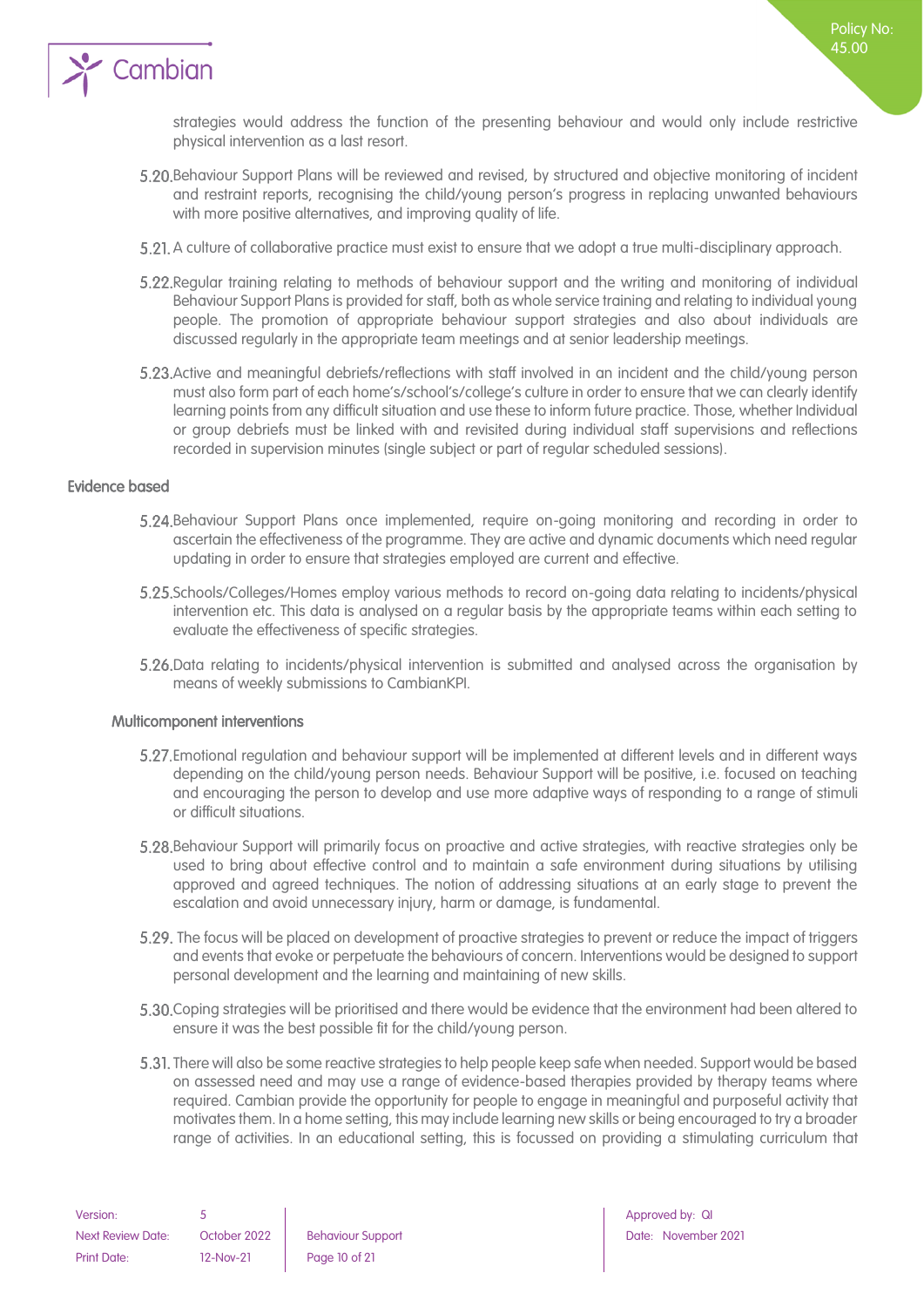

captures the individual's imagination and takes account of the ways in which the individual learns best and is appropriately differentiated in order to enable engagement in learning.

### <span id="page-10-0"></span>6. Procedure

#### Risk Assessment and Management process – Education

- Please read this section in conjunction with the 45.01 Risk Assessment and Management process map for Education, which provides an overview of the risk assessment and management process from the point of referral assessment to the point of transition onto the next phase of children's/young people's life within or outside Cambian.
- As a part of this process, each site will have the following set of documents for each child/young person, which will identify key information in relation to the effective support of behaviour and management of known risks from pre-admission and throughout their placement.
	- Referral Assessment Placement (RAP)
	- Impact Assessment (IA)
	- Individual Risk Assessment (IRA) IRA must be reviewed (as a minimum) every three months or as appropriate based on observed behaviour that either improves or deteriorates. If at any time a behaviour or risk of behaviour puts the individual into the 'High Priority Group' (HPG) then the reviews will be more frequent and according to need as required. Any behaviour resulting in a high level intervention will automatically be followed by a review of the Individual Risk Assessment document.
	- Behaviour Support Plan (BSP)
	- Placement Plan (Care Plan) Children/Adults
	- Risk Reduction Plan (RRP)
	- Placement Support Plan (PSP) this is one aspect of a continuum of support to those at risk of their placement breaking down. It is used where the behaviour of young people is such that on-going concerns with regards to the safety of others and/or staff are raised or the ability of the service to meet the young person's needs is in question.
	- Weekly Risk assessment (WRA) is based on Individual needs, presentation and type of service provided. Modification of the risk criteria might be required depending on the profile of the service.
	- Weekly Risk Assessment spreadsheet template
- Managers must ensure that every individual has all the appropriate and relevant documents completed at the appropriate stages in a young person's placement, informed by the relevant information including EHCP, LA Placement Plans and Health Plans. Those documents must be:
	- Developed (where appropriate involving Individual and their family) and implemented during the assessment period,
	- Subject to the agreed systems for monitoring of behaviour concerns,
	- Subject to data processing and analysis to review trends Individual Risk Assessment.

#### <span id="page-10-1"></span>Individual Risk Assessment (IRA)

- In the context of supporting behaviour, an Individual Risk Assessment will be used to identify what level of risk the individual may present on site and in the community. A Behaviour Support Plan will identify the relevant type(s) of proactive, active and reactive interventions or support that will be needed in different situations in order to ensure that an individual's behaviour will not threaten safety (theirs or others).
- 6.5. It is crucial that any potential need to employ restrictive physical intervention is acknowledged in the Behaviour Support Plan, so that an appropriate intervention can be properly planned. If an Individual's behaviour indicates that there is a strong likelihood that it will become necessary to use some form of

| Version:                 |              |                          |
|--------------------------|--------------|--------------------------|
| <b>Next Review Date:</b> | October 2022 | <b>Behaviour Support</b> |
| <b>Print Date:</b>       | 12-Nov-21    | Page 11 of 21            |

Approved by: QI Date: November 2021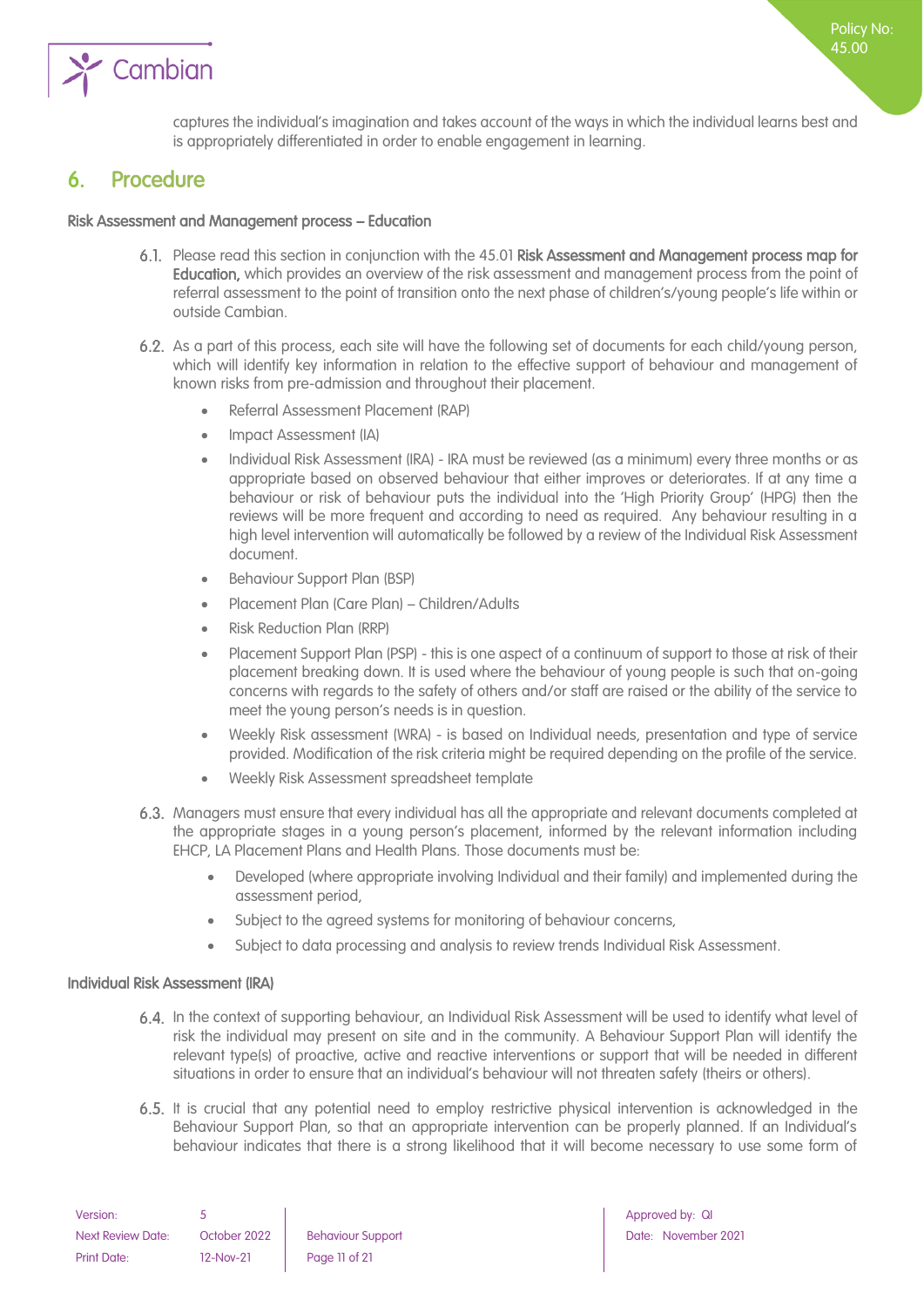

restrictive physical intervention, then the Behaviour Support Plan and an Individual Risk Assessment needs to reflect this.

- The Individual Risk Assessment will also be used as a process to identify what actions will need to be taken to allow/enable an individual access to activities. In some circumstances it may be necessary to delay or avoid a particular activity because the current level of risk posed to the individual or others. However, staff will need to be mindful of the potential for discrimination against an individual if their access to an activity is being restricted unnecessarily.
- In drawing up plans for the use of restrictive physical intervention, close liaison will be maintained between the multi-disciplinary teams involved with the individual in our care. Formal methods of sharing successful approaches and interventions should be adopted in order to ensure consistency and to maximise effectiveness.

#### <span id="page-11-0"></span>Behaviour Support Plan (BSP)

- Behaviour Support Plans should identify the particular setting conditions both within and outside the immediate environment that increase the likelihood of behaviour of concern occurring. These might include factors that increase the individual's general level of anxiety or stress and so affect their tolerance and ability to cope with the demands being made on them. The BSP should include details of observable signs in the individual's behaviour or demeanour that suggest increased levels of stress, agitation or anxiety as well as key triggers that are known to provoke behaviour of concern under certain setting conditions.
- Each Behaviour Support Plan should include clear criteria for when a particular intervention will be considered to be appropriate for that individual. Steps should be taken to ensure that all staff who may have to use these techniques are clear about what exactly is permissible, and under what circumstances. Clear distinctions should be made between the options that have been identified as appropriate, and their use under different circumstances.
- Behaviour Support Plans will include details of the wider range of proactive strategies to be employed in an attempt to avoid the need for restrictive physical intervention. This will include longer-term planning to address the root causes (function) behind the behaviour, as well as de-escalation and diversion techniques to be employed when behaviour begins to deteriorate beyond normal expectations.
- 6.11. Responses to behaviour of concern should take into account the individuality of the person in our care. In identifying appropriate interventions for that individual, a comprehensive assessment of their needs should be carried out, using a multi-disciplinary approach. Where the child/young person experienced trauma, approaches to behaviour support strategies must be trauma informed, so the appropriate and effective staff responses can be given.
- When planning the use of restrictive physical intervention, it is important to ensure that the particular intervention is not contra-indicated because of personal characteristics or health/medical factors (i.e. asthma, increasing risks of positional asphyxiation, Sickle cell anaemia) in cases of potential physical harm as a result of physical intervention, it may be necessary to seek medical advice before the use of certain support techniques.
- There will be times when staff will need to intervene physically to keep children and young people safe or to keep themselves and/or others safe. However, just because restraint is permissible, it does not mean that it is the best and/or only way to manage a concern or situation. Staff should always consider the balance of risk associated with carrying out any intervention, i.e. action taken will be to prevent a greater harm from occurring, this is assessing the balance between the risks of carrying out the intervention against the risk of not carrying out that intervention.
- As well as physical harm, it is important to understand an additional risk associated with potential psychological harm as the result of the use of restrictive physical intervention. This needs to be tended to

Policy No: 45.00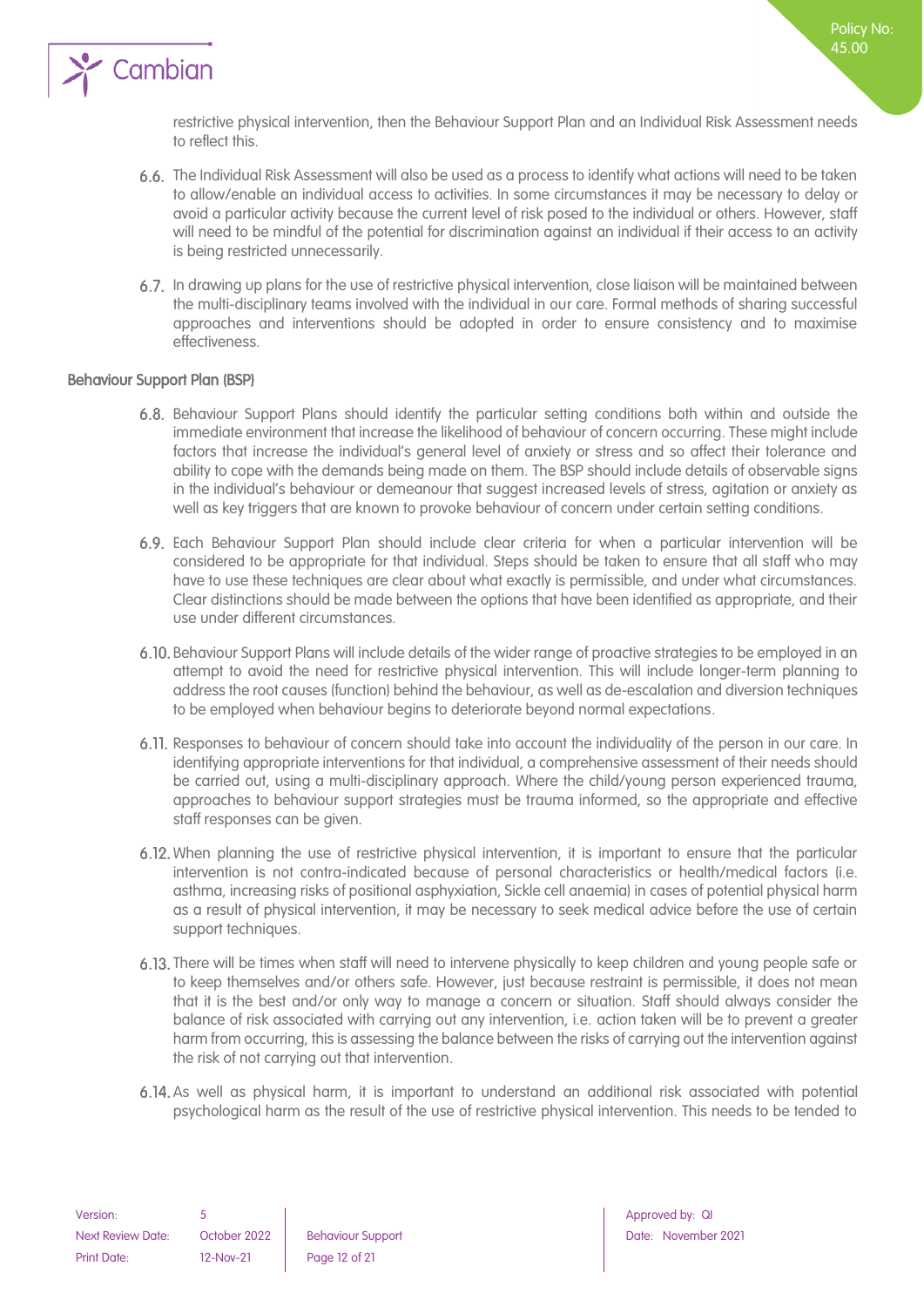

with the same attention as any physical harm. This means ensuring effective debriefs for those involved and re-attuning of relationships.

Physical interventions should only be used in conjunction with other strategies designed to help the individual learn alternative non-challenging behaviours. As well as identifying responses to behaviour of concern, any individual plans should include details of environment changes, teaching opportunities and the provision of particular resources or activities that will enable the individual to learn to meet their own needs through more appropriate behaviour.

#### <span id="page-12-0"></span>The role of staff

- Staff have a responsibility to ensure that incidents involving behaviour of concern are accurately reported immediately, discussed, recorded and actions taken to reduce the risk of an incident occurring again and to make reparation to any harm done.. The written/electronic record should be completed within an hour, but no later than 24 hours after the incident. It would be expected that any incident is recorded before a member of staff leaves site at the end of their working day.
- 6.17. The team/person named as responsible for coordination of the school/home behaviour support has a responsibility for ensuring that each Incident sheet or electronic record is analysed and that the young person and staff involved have been offered a debrief. They must also ensure that every staff member debrief was further discussed by their line manager in the next available staff supervision session including reflection/feedback on how the incident was managed.
- Any changes proposed to current Behaviour Support Plan(s) and Individual Risk Assessment(s) must be shared with all staff to ensure revised strategies are applies consistently and without a delay.
- The Head of Service/Registered Manager has a responsibility to ensure all actions identified by the team/person named as responsible for coordination of the school/home behaviour support have been carried out in a timely manner.

#### <span id="page-12-1"></span>The Role of children and young people

- Where possible all children/young people are encouraged and expected to take responsibility for their own behaviour and will be made fully aware of this Behaviour Support policy and their Behaviour Support Plan.
- 6.21. Where possible all children/young people are supported to understand what happened and how they can modify their responses in difficult situations.

#### <span id="page-12-2"></span>Individual's Debrief /Reflections

- Following an incident involving behaviour of concern, the child/young person should be given the opportunity to talk through and reflect on the circumstances in which the child/young person found themselves. The purpose of this debrief is to explore with the child/young person the responsibility for what has happened and to identify alternative strategies for the child/young person to avoid similar situations occurring in future. Where a child/young person is unable to use words to reflect on the incident, other forms of debrief should be explored. This could involve the use of social stories (see 45.11 a-f for debrief guidance).
- 6.23. It is necessary to exercise judgement in the timing of this meeting balancing the need to allow sufficient time for the child/young person to calm down fully without allowing too much time to pass so that the meeting loses its immediacy and impact. It is also important to think about who should conduct this meeting. Ideally it should not be the person directly involved in the incident. It would be preferable if the meeting could be conducted by a person who has a good relationship with the child/young person and who is seen as credible, fair and authoritative. NB: If the child chooses to have a debrief/reflective session with someone who was involved in the incident, an additional wellbeing check should be carried out before and after the session by somebody who was not involved in the incident.
- 6.24. The purpose of the meeting is to promote change and to help the child/young person to develop improved self-regulation or more effective strategies to manage stimuli. It is essential that staff understand the

| Version:                 |              |                          |
|--------------------------|--------------|--------------------------|
| <b>Next Review Date:</b> | October 2022 | <b>Behaviour Support</b> |
| Print Date:              | 12-Nov-21    | Page 13 of 21            |

Approved by: QI Date: November 2021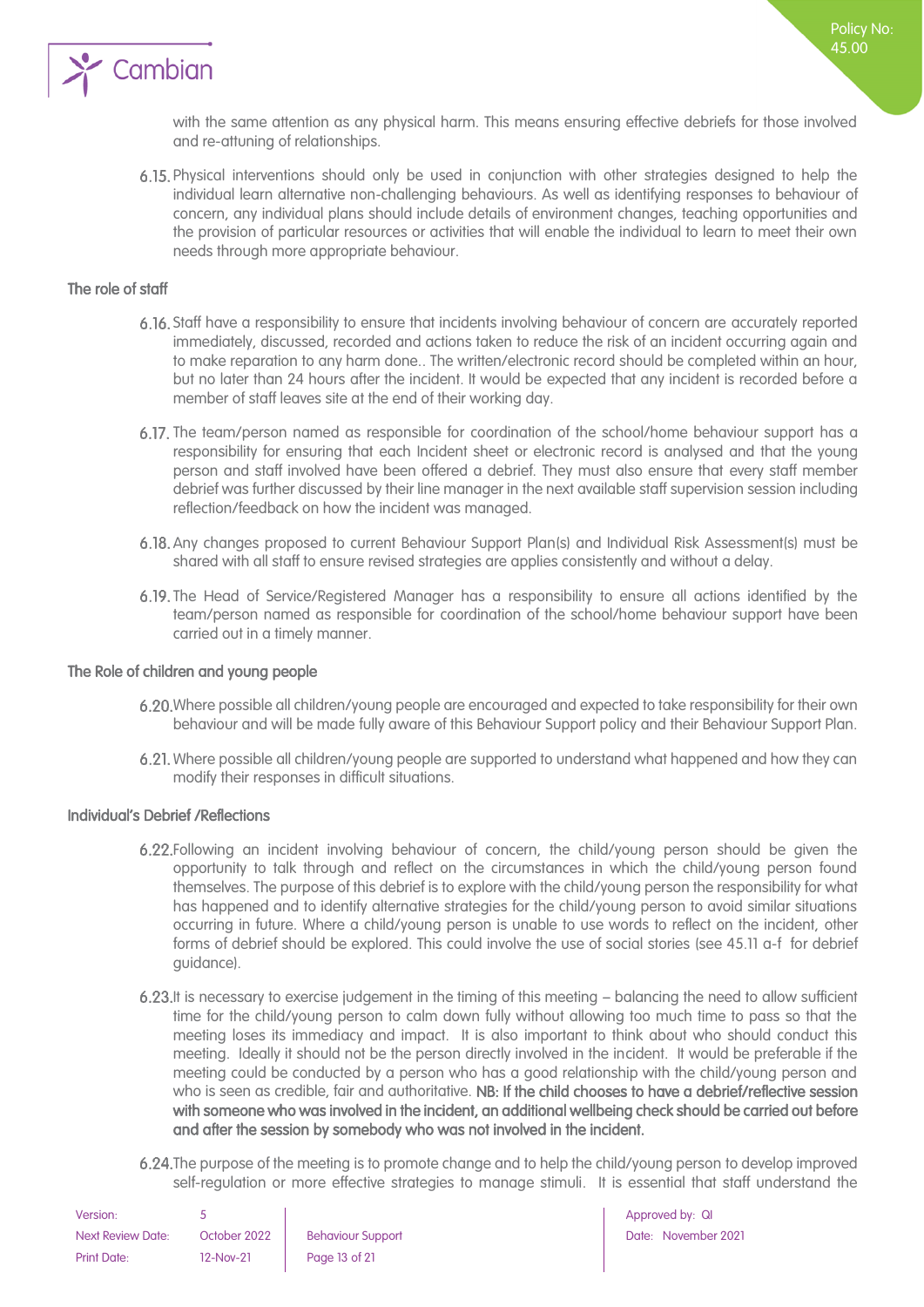

potential impact of toxic shame on a child/young person's ability to reflect on an incident and It is important that it is conducted in a calm and supportive way which the child/young person experiences as helpful and positive.

- 6.25.If it is necessary to impose any sanctions on the child/young person or there are any other negative outcomes (from the child/young person's perspective) they should be informed of these things after and separate from the debriefing meeting. Any sanctions or consequences should be in line with policy and be recorded in a timely manner.
- 6.26. In some cases a member of the therapy team might need to be involved and support depending on capacity. They may be able to help with the selection of questions, or with specific arrangements around the communication with the child/young person.
- Sites may use different specifically designed debrief documents which will be carefully selected for each child/young person. Examples of Facilitated Decision Making (FDM) and Evaluation Support Procedure level 1-4 are in 45.11 a-f – Individual Debrief resources.

#### <span id="page-13-0"></span>Structure, boundaries and school/home rules

- All locations will ensure that all Individuals are cared for and/or educated in an environment which provides positive and appropriate structure, boundaries and rules. These help to provide the framework for developing a moral foundation where skills of self-control and self-discipline are developed and children and young people are able to take responsibility for their actions.
- All locations will provide clear information on any rules that apply in that setting and where appropriate individuals will sign agreements or contracts that they understand them and what any consequences would be for breaking those rules. Where individuals are age of 16 or above and do not have capacity to agree to such rules 13.00 Mental Capacity and Consent policy will apply and any decisions will be made with the individual's best interest.

#### <span id="page-13-1"></span>Ongoing support, praise and encouragement

- 6.30. Helping the child/young person learn about, and where appropriate replace maladaptive strategies for coping with or communicating needs, wants and feelings with a more socially appropriate pattern is a key objective of effective behaviour support, but it may not work for everyone immediately. Rewards motivate and help children and young people to see that good behaviour is important and also valued. At Cambian we seek to reward all children and young people for their efforts, commitment, good behaviour, achievements and hard work in a variety of ways.
- Praise and encouragement develops children and young people's confidence and self-esteem and can be used as a motivator to encourage positive behaviour. For those who require further encouragement, the promise of rewarding experiences as a consequence of appropriate behaviour provides an added motivator. Therefore where appropriate, token and reward systems can be extremely effective motivators in the development of positive behaviour.
- Where the child/young person has experienced trauma, education about trauma reactions will be provided and a hope for full recovery given. This may be led by the member of the senior management team or therapy team member – depending on the type of provision offered.
- Conveying information about common reactions to trauma can often be helpful, not only to the child/young person, but also to the people around them, including staff, parents, teachers, non-teaching staff and community member involved in child's/young person's life. Knowing what to expect and what reactions are most common can relieve adults' worries that the child/young person will not recover or will be damaged forever.

#### <span id="page-13-2"></span>**Consequences**

6.34. It is essential that those supporting young people in the aftermath of an incident understand the function of the undesirable behaviour for the young person when considering how to proceed. If staff understand

| Version:                 |              |                          |
|--------------------------|--------------|--------------------------|
| <b>Next Review Date:</b> | October 2022 | <b>Behaviour Support</b> |
| <b>Print Date:</b>       | $12-Nov-21$  | Page 14 of 21            |

Approved by: QI Date: November 2021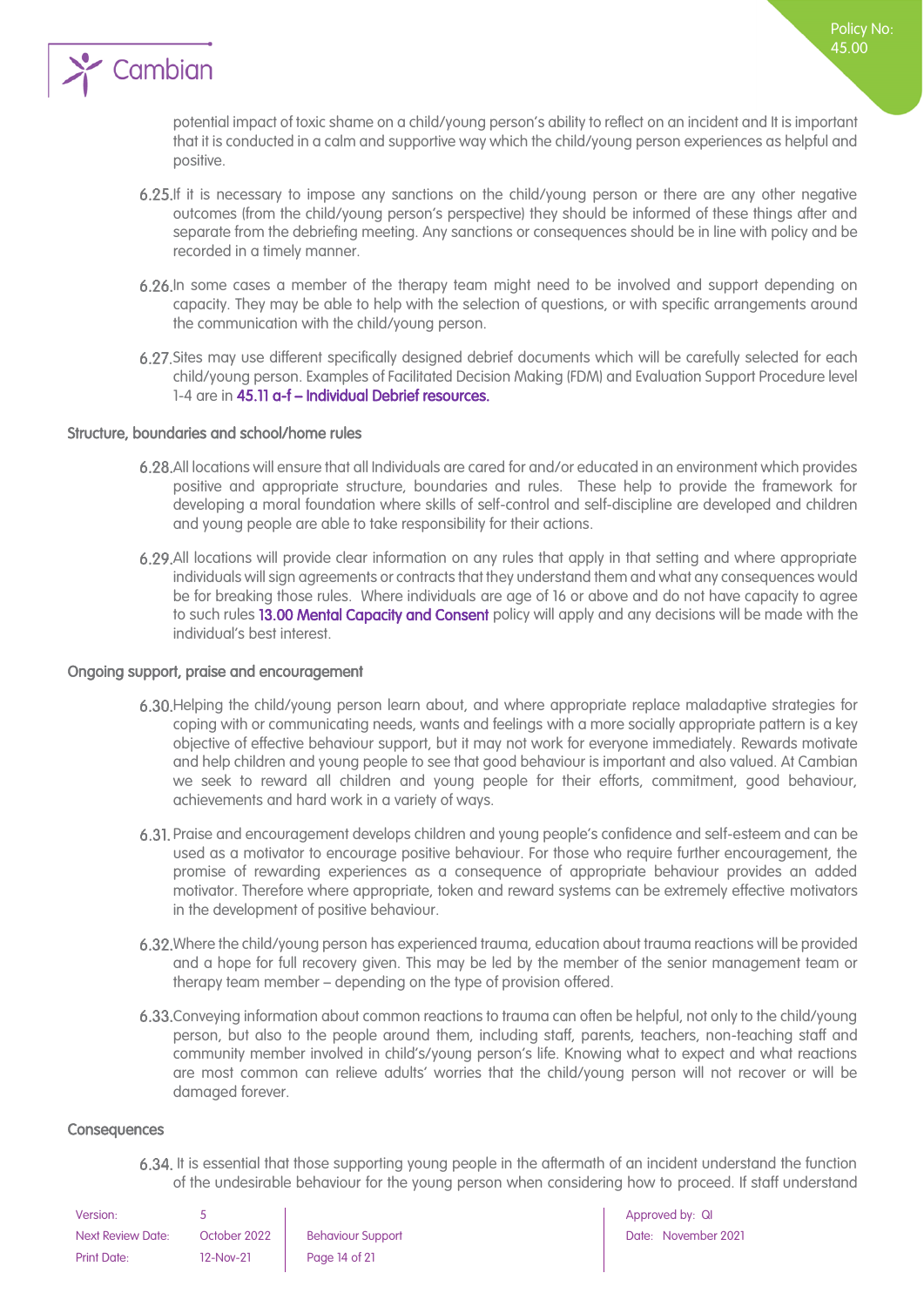

the function, this will help to guide the opportunities for learning (consequence). Many of the neuro-diverse children/young people in our services experience a high degree of anxiety and this presents in different ways, many of them are socially unacceptable. This is likely a result of them not having the capacity, or communication skills to be able to express these feelings in other ways. They rely on the attunement of staff supporting them to make sense of these feelings and support their emotional regulation. Where this support fails, and behaviour is the only form of communication accessible, the underlying, unexpressed emotions are at risk of being compounded by fear and shame, both emotional states which do not provide an emotional safe space where learning can occur. REMEMBER Shame doesn't motivate prosocial behaviours; it fuels social withdrawal and low [self-esteem.](https://www.psychologytoday.com/us/basics/self-esteem)

Policy No: 45.00

- 6.35. Children and young people rarely respond positively to being addressed by an adult raising their voice and will either become extremely distressed or over-stimulated, exacerbating any inappropriate behaviour (shame response). Other children and young people observing such behaviour may also become distressed or over-stimulated, causing incidents to escalate. Therefore, where supportive correction is felt to be necessary and effective, it should be delivered calmly and quietly, avoiding unnecessary distress/stimulation.
- As well as rewarding positive behaviour, there is a need for consequences to support and facilitate learning more prosocial behaviour. The use of consequences should be characterised by certain features, such as:
	- It must be clear why the consequence is being applied,
	- It must be made clear what changes in behaviour are required to prevent similar situation,
	- There should be a clear distinction between minor and major incidents,
	- The focus should be on the behaviour, not the child/young person.

#### <span id="page-14-0"></span>Working together

- All services will ensure that there is an ongoing dialog (where appropriate and advisable) with families, carers and other professionals involved.
- All services must liaise closely with those responsible for the child's/young person's care to effectively support children and young people across a range of contexts. The services will share observations and feedback but also seek support in the development of practice which is of benefit to the child/young person  $l$ ife.
- Other agencies and professionals will be engaged when considered necessary and in the best interests of the child/young person by both their parents/carers/LA and the service.

#### <span id="page-14-1"></span>Physical Intervention

- 6.40. This section should be read in conjunction with 46. Physical Intervention (PI) policy and procedure.
- 6.41. The purpose of physical intervention is to take immediate control of a dangerous situation, in order to end or significantly reduce the risk of harm to the person and others around them. Physical Restraint is a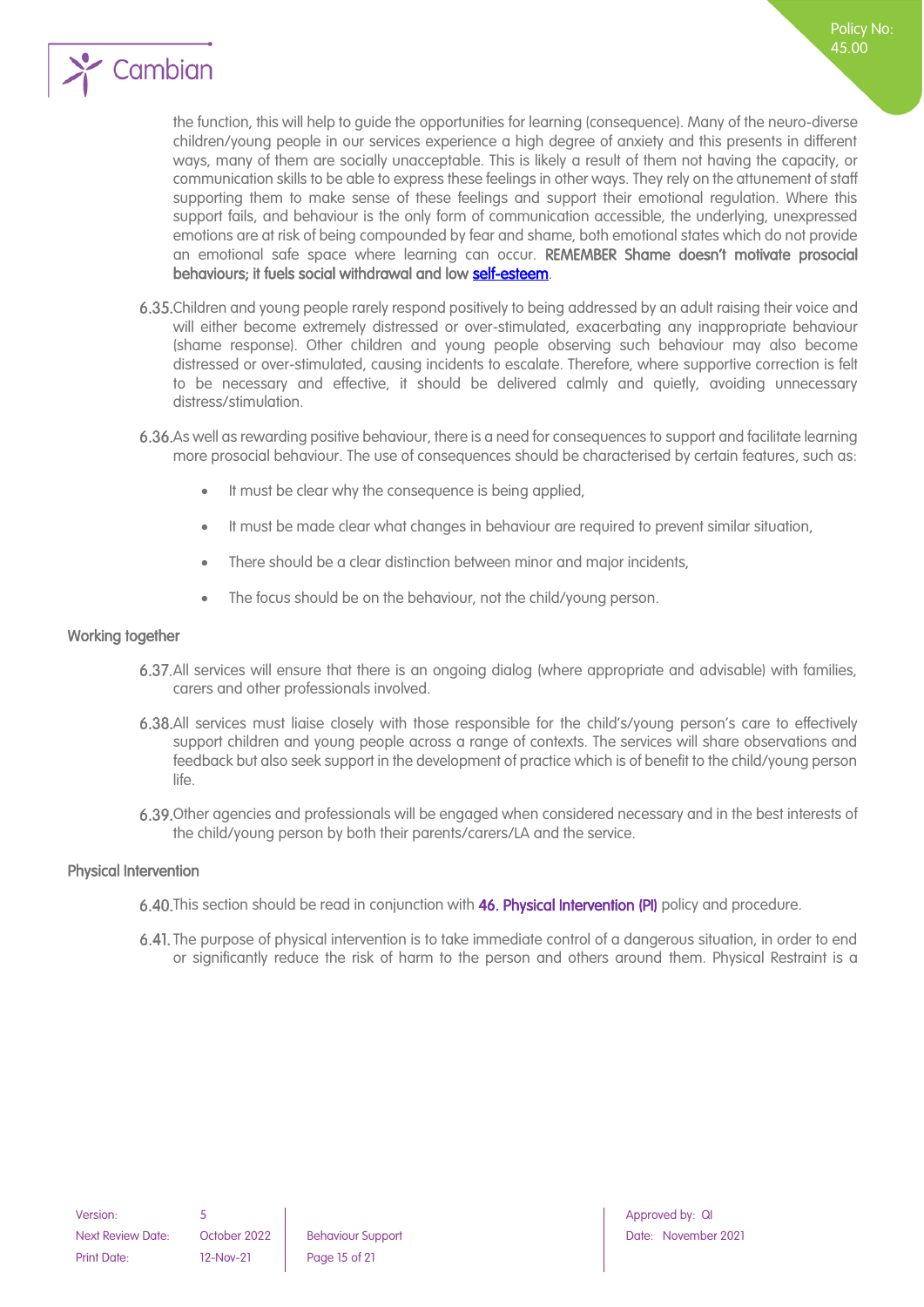

6.42. Cambian services use either of the following BILD accredited Physical Intervention methods:

- CPI Management of Actual of Potential Aggression (MAPA),
- PILLARS,
- Management of Violence and Aggression (MVA).
- Team Teach
- 6.43. This policy, procedure, supporting documentation and training are provided for staff to give clear instruction and guidance.

#### <span id="page-15-0"></span>Supporting staff

- 6.44. We understand that working with children and young people with complex needs in developing effective behavioural support requires commitment, specific skill and dedication. In order for the support for behaviour to be as effective as it could be, it is necessary for the staff involved to be provided with a learning and reflections opportunities and with the appropriate level of skill and confidence. Cambian is committed to supporting staff by:
	- Providing MAPA, PILLARS, MVA model training and also where required additional learning opportunities in the use of appropriate strategies and interventions,
	- Completion and continuous monitoring of Cambian KPI's including an overview of incidents, deescalation and level of restraints used,
	- Providing support from a member of the Senior Leadership Team to members of staff including managers whenever requested,
	- Providing additional guidance, for example clinical support in development or review of Behaviour Support Plans for children and young people in order to address challenging behaviour,
	- Regular monitoring of incidents,
	- Staff debrief sessions following stressful or serious incidents,
	- Providing regular supervision with line manager which encourages deep reflection,
	- Providing access to Employee Assistance Programme which is free of charge.

#### <span id="page-15-1"></span>Staff debrief

- 6.45. We have a duty of care for our staff. Debrief after a serious incident and/or incidents where restrictive intervention was used is a necessary and important step. Debrief can be carried out by any member of staff including Managers, Team Leaders, members of the therapy team. The name of the staff member receiving and also providing debrief is added to the incident sheet, the debrief document is completed on 45.2 – Reflective Debrief and attached to the relevant incident form.
- 6.46. Where restrictive intervention took place, debrief with the member of staff should be carried out within 24 hours. There might be times where a group debrief will need to be offered – this will take place where a group of staff were involved in a difficult incident/situation and it is believed the whole group will benefit from the session. These sessions might be guided by Managers, facilitators or other identified practitioners.

Next Review Date: October 2022 | Behaviour Support | Date: November 2021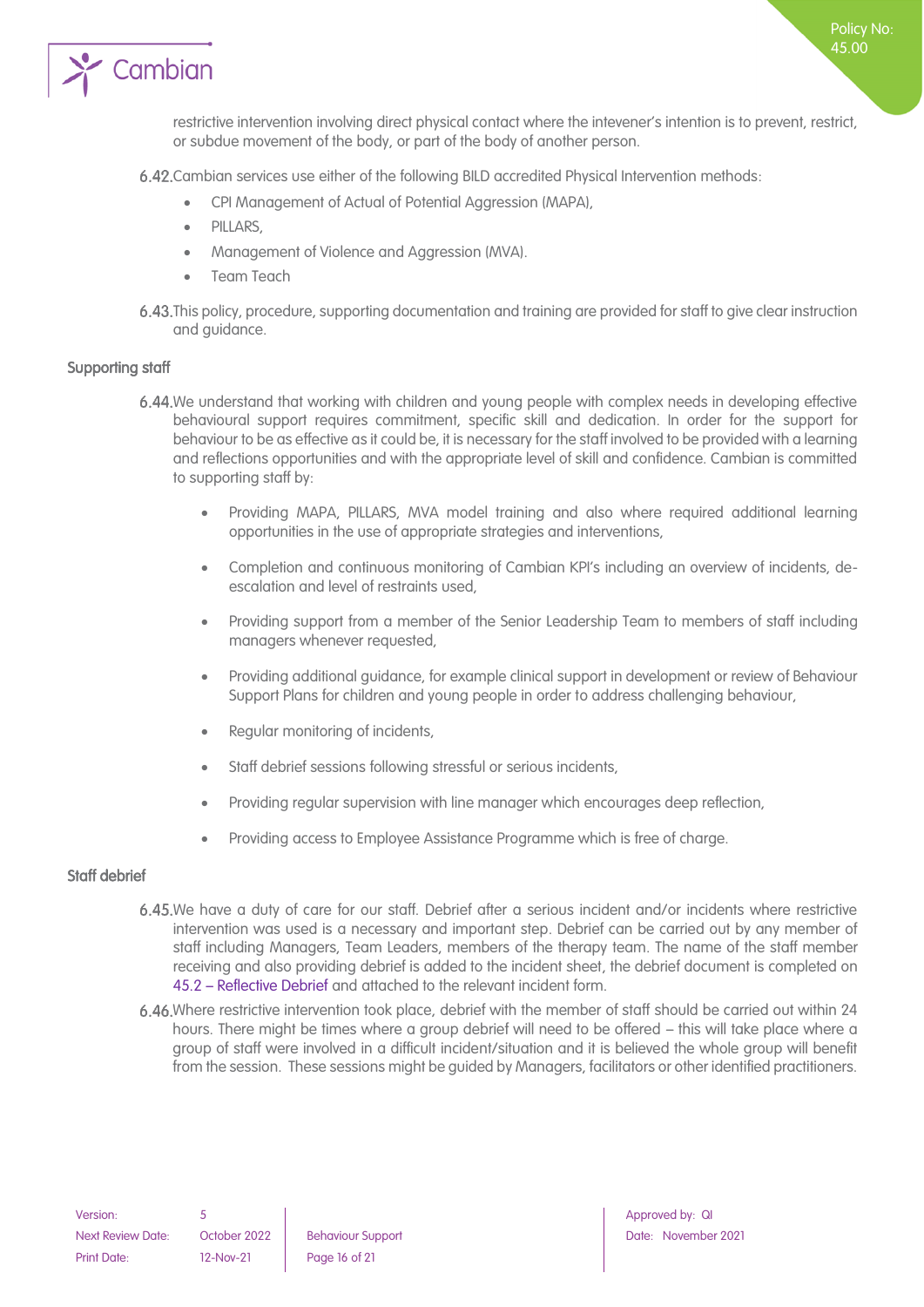

#### <span id="page-16-0"></span>Heads of Care Forum

- Cambian Education has a dedicated Heads of Care forum which meets quarterly. The Forum comprises, but is not restricted to the following members:
	- Regional Education (Care) Leads (Chair)
	- Regional Education Leads open membership
	- Heads of Care/Registered Managers
	- Headteachers/Principals open membership
	- Responsible/Nominated Individuals and Directors open membership
	- COO open membership
	- Other Cambian key members depending on the subject discussed e.g. Learning & Development and HR team – by invitation
	- Guests (Regulators, Advocates, Parents/Siblings, others) by invitation

6.48. The Heads of Care forum members have collectively established the terms of reference:

- Networking opportunity to promote and share good practice,
- to support and encourage the development of the quality and best practice across care provisions,
- to ensure there is collaborative approach to raising standards,
- for Heads of Care to meet to problem solve, share information and offer peer support,
- on request to review, comment and make proposals for change in relation to policy and procedures,
- to provide a platform for understanding and introducing new initiatives: i.e. applying new legislation and to work specifically on an area of future development identified for our sector. all times with current legislation and statutory guidance, and ensure that daily practice and procedures accord with this policy,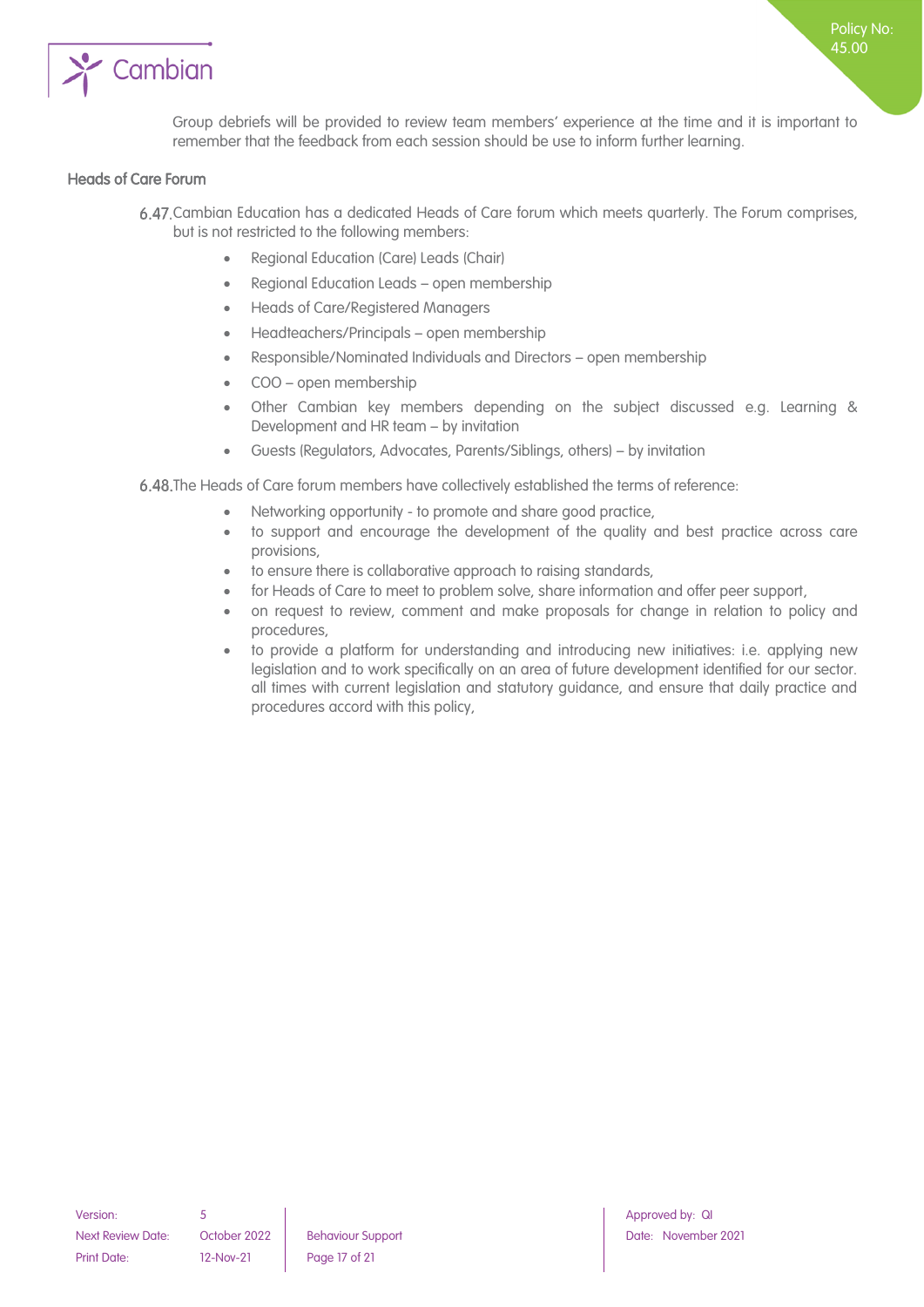

- Ensuring that Cambian Education meets the requirements of the relevant Behaviour Support framework within its standards and training (facilitated by relevant programme lead),
- Ensuring that operational feedback on the effectiveness of behaviour support policies and procedures is sought and promoting the welfare of children and young people are consistent at
- Monitoring and analysing a holistic view of behaviour support issues to ensure that incidents are managed effectively, themes are identified and tracked and appropriate actions are taken within suitable timescales,
- Facilitating a 'lessons learned' process to ensure that from an organisational perspective, learning points from serious incidents, can be identified and action taken which will support the review of this policy,
- Ensuring processes are in place and operating, to routinely review and evaluate behaviour support including practice and performance of all staff working with children and young people,
- Promoting and fostering a culture of continuous improvement across all disciplines,
- Providing an information exchange / setting for discussion to consider the best means to address any issues in relation to safeguarding & child protection, including working together with other agencies.

#### <span id="page-17-0"></span>Need for consent

Please read this section in conjunction with Mental Capacity and Consent and Deprivation of Liberty policy.

Children's and Young People's care must only be provided with the consent of the relevant person, which may include the person themselves.

#### <span id="page-17-1"></span>Consent and Mental Health Act

- Where young people are detained under Section 2 and 3 of the Mental Health Act consent may not be required – staff should follow guidance within the MHA Code of Practice.
- Implementation of positive behaviour support through supervision, staff meetings and collaborative discussion with members of the clinical team.
- Each location will have an up-to-date training matrix which provides evidence of all staff training including the name of the course, date and time taken and when this training needs to be refreshed.

### <span id="page-17-2"></span>7. Standard Forms, Relevant Documents, Letters & References

#### <span id="page-17-3"></span>This Policy's supporting documents

| 45                | <b>Behaviour Support Policy - Education</b>              |
|-------------------|----------------------------------------------------------|
| 45.1              | Risk Assessment and Management process map for Education |
| 45.2              | Referral Assessment Placement Form                       |
| 45.3              | <b>Impact Assessment</b>                                 |
| 45.4 <sub>a</sub> | Behaviour Support Plan - for Individual signature        |
| 45.4 <sub>b</sub> | Behaviour Support Plan - for parent or LA signature      |
| 45.5 <sub>a</sub> | Individual Risk Assessment                               |
| 45.5 <sub>b</sub> | Individual Risk Assessment - example and guidance        |
| 45.6              | Risk descriptors                                         |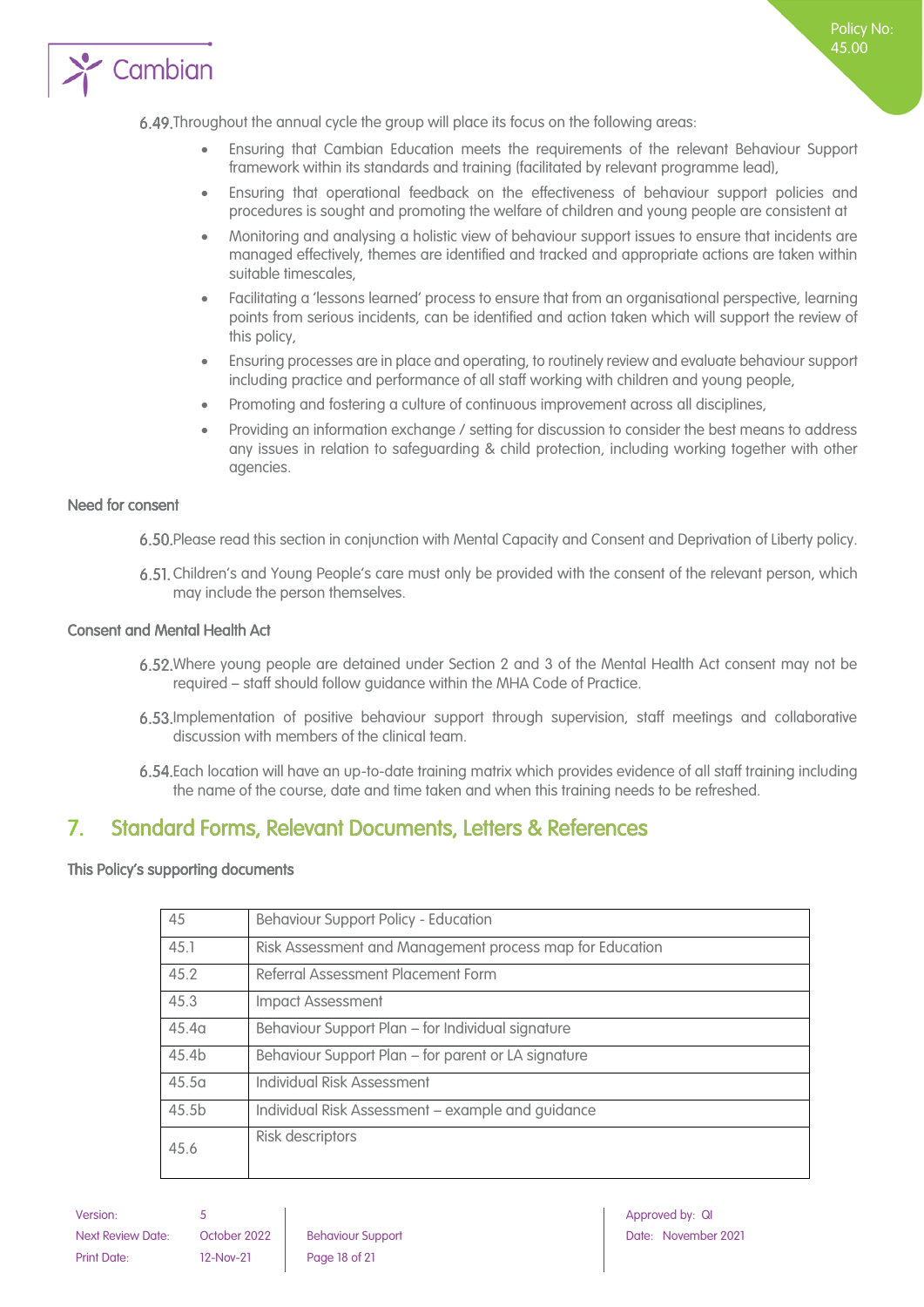# $\rightarrow$  Cambian

| 45.7 <sub>a</sub> | WRA Guideline (ASD profile)                      |
|-------------------|--------------------------------------------------|
| 45.7b             | Weekly Risk Assessment (ASD profile)             |
| 45.8 <sub>a</sub> | WRA Guideline (AS profile)                       |
| 45.8b             | Weekly Risk Assessment (AS profile)              |
| 45.9              | Weekly Risk Assessment spreadsheet template      |
| 45.10             | Incident Form                                    |
| 45.11a-g          | Debrief Forms for staff (levels 1-4) 7 documents |
| 45.12             | Placement Support Plan                           |
| 45.13             | <b>Staff Reflective debrief</b>                  |
| 45.14             | Weekly Body Map                                  |
| 45.15             | Static body chart record                         |
| 45.16             | <b>Risk Reduction Plan</b>                       |
| 45.17a            | Placement Plan - adults                          |
| 45.17b            | Placement plan - children                        |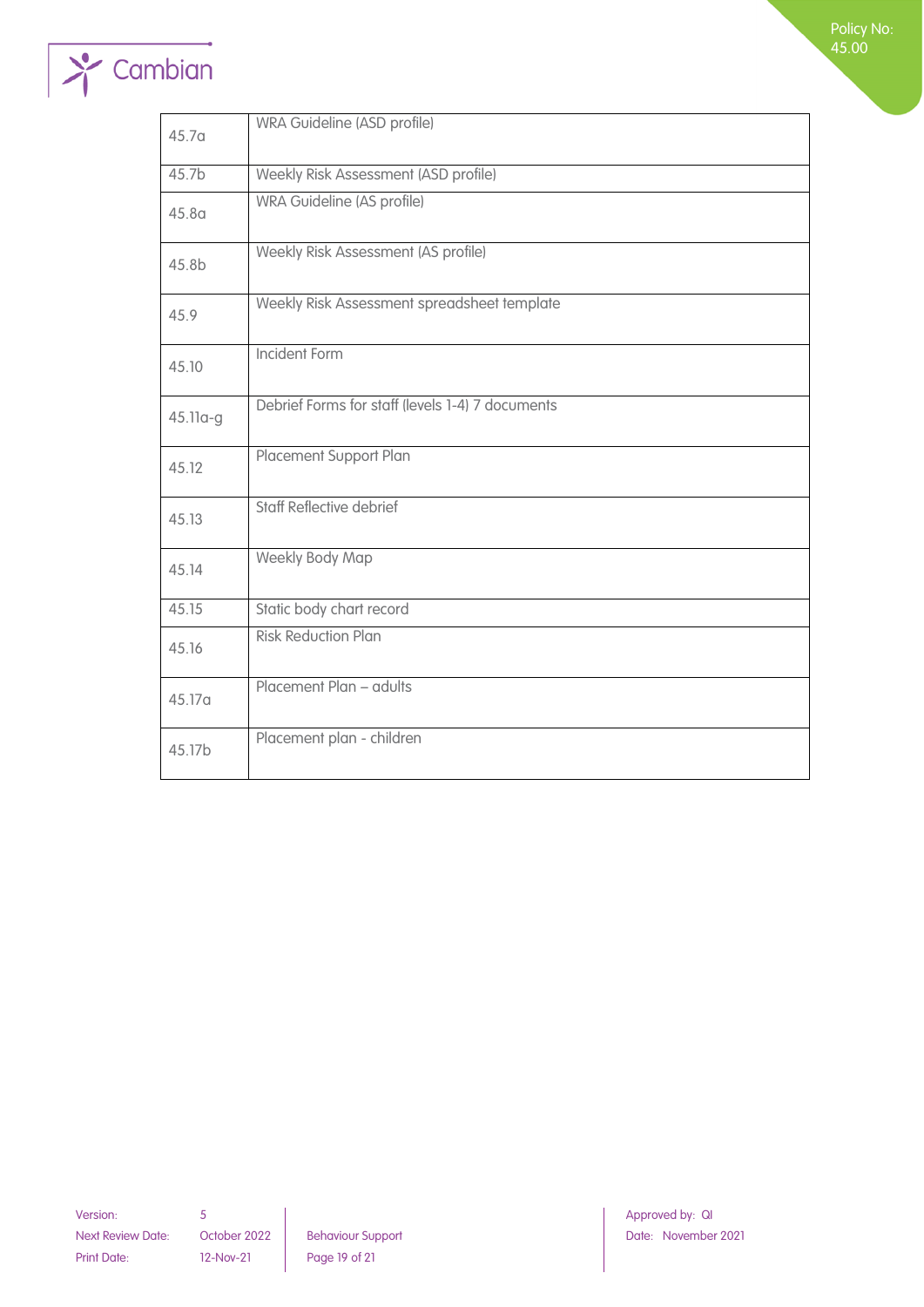

- 7.1. Risk Assessment and Management process map for Education
- 7.2. Referral Assessment Placement Form
- 7.3. Impact Assessment
- 7.4. Behaviour Support Plan for Individual signature
- 7.5. Behaviour Support Plan for parent or LA signature
- 7.6. Individual Risk Assessment
- 7.7. Individual Risk Assessment example and guidance
- 7.8. Risk descriptors
- 7.9. Weekly Risk Assessment (ASD profile)
- 7.10. WRA Guideline (ASD profile)
- 7.11. Weekly Risk Assessment (AS profile)
- 7.12. WRA Guideline (AS profile)
- 7.13. Weekly Risk Assessment spreadsheet template
- 7.14. Incident Form
- 7.15. Debrief Forms for staff (levels 1-4) 7 documents
- 7.16. Placement Support Plan
- 7.17. Staff Reflective debrief
- 7.18. Weekly Body Map
- 7.19. Static Body Chart Record
- 7.20. Risk Reduction Plan
- 7.21. Placement Plan adults
- 7.22. Placement plan children

#### <span id="page-19-0"></span>Other Cambian Policy

- 7.23. Child Protection and Safeguarding
- 7.24. Child Sexual Exploitation
- 7.25. Physical Intervention
- 7.26. Mental Capacity and Consent
- 7.27. Anti-bullying
- 7.28. Third Party Aggression
- 7.29. Exclusions